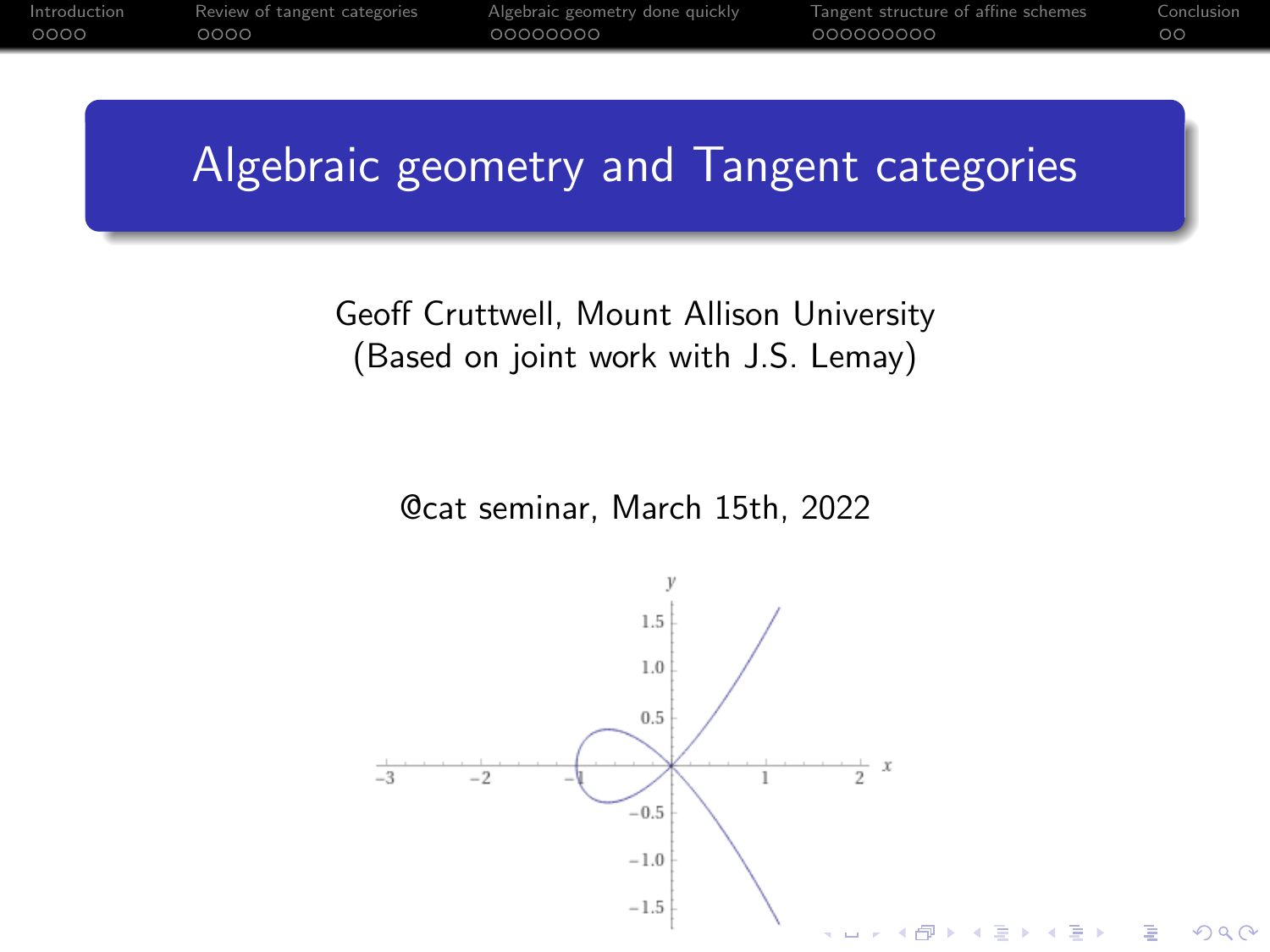<span id="page-1-0"></span>

|               | Overview: tangent categories |                                 |                                      |            |
|---------------|------------------------------|---------------------------------|--------------------------------------|------------|
| Introduction  | Review of tangent categories | Algebraic geometry done quickly | l angent structure of affine schemes | Conclusion |
| $\bullet$ 000 | റററെ                         | 00000000                        | 000000000                            |            |

Tangent categories axiomatize the existence of a "tangent bundle" for each object in a category.

- The canonical example is the category of smooth manifolds.
- At a point of a smooth manifold, the **tangent space** at that point is the collection of all tangent vectors to that point:



the tangent bundle is the collection of all the tangent spaces; it can itself be given the structure of a smooth manifold. This construction is functorial; the action of this functor on smooth maps is the derivative (in each local chart).

- Moreover, there are several natural transformations and categorical limit properties related to this functor.
- These categorical properties are axiomatized into a **tangent** category.K ロ ▶ K @ ▶ K 할 ▶ K 할 ▶ 이 할 → 9 Q Q →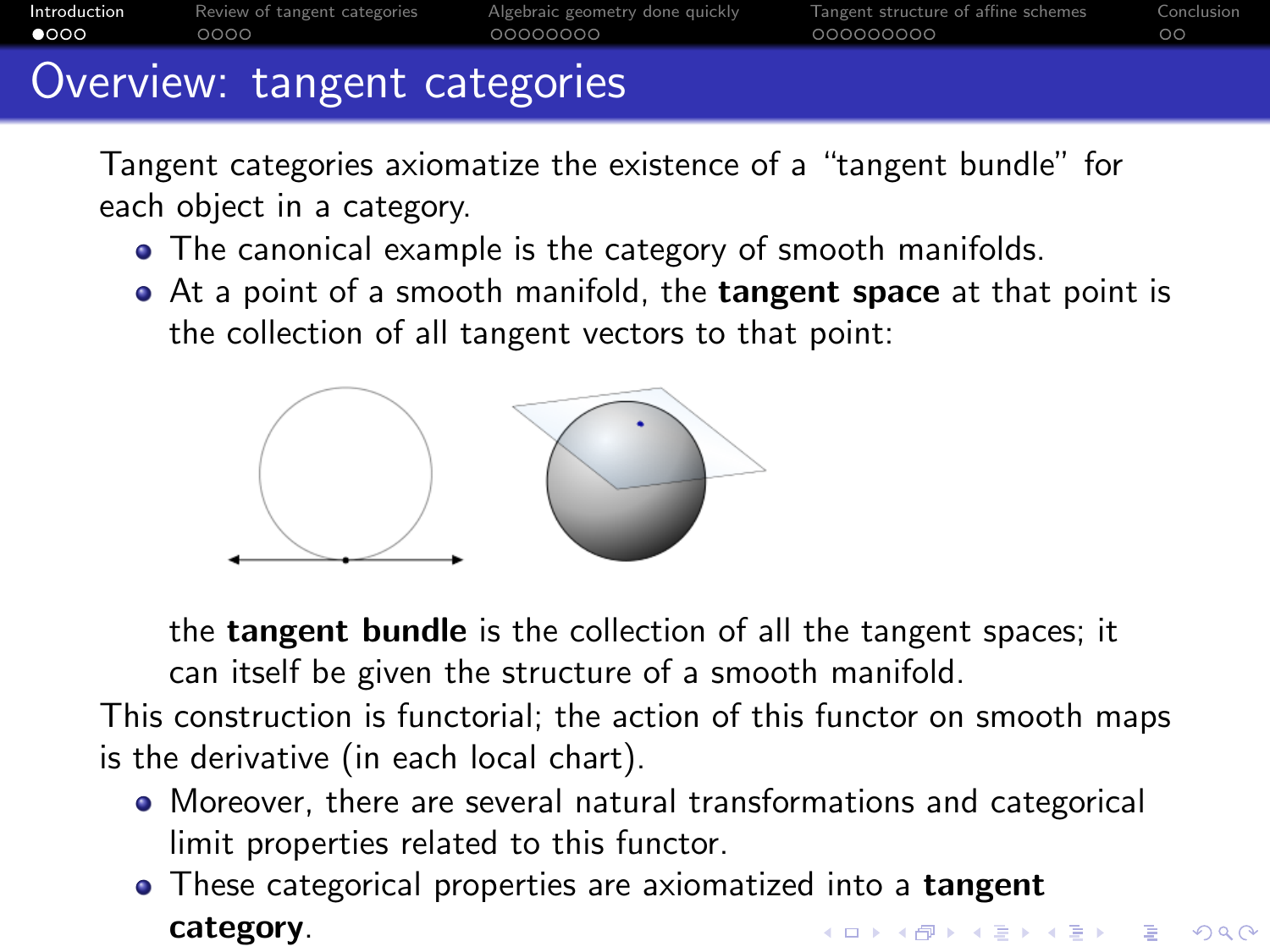<span id="page-2-0"></span>

|              | Properties and examples      |                                 |                                     |            |
|--------------|------------------------------|---------------------------------|-------------------------------------|------------|
| 0 000        | 0000                         | 00000000                        | 000000000                           | ററ         |
| Introduction | Review of tangent categories | Algebraic geometry done quickly | Tangent structure of affine schemes | Conclusion |

The tangent category axioms are quite powerful; over the last few years we've discovered how to define many differential geometry concepts in an arbitrary tangent category, such as

- Vector fields and vector bundles
- Differential forms and de Rham cohomology
- **Connections and curvature**

Many of our initial examples of tangent categories were generalizations of the category of smooth manifolds, such as

- Convenient manifolds (a type of infinite-dimensional manifold)
- $\bullet$   $C^{\infty}$ -rings
- Models of synthetic differential geometry (SDG)

But there are also non-standard examples such as:

- $\bullet$  The differential  $\lambda$ -calculus
- Goodwilllie functor calculus (an " $\infty$ -tangent category"<sup>1</sup>)

 $1$  "Tangent infinity-categories and Goodwillie calculus" [by](#page-1-0) [Ba](#page-3-0)[u](#page-0-0)[er,](#page-2-0) [B](#page-3-0)u[rk](#page-1-0)[e](#page-4-0)[,](#page-5-0) [a](#page-0-0)[nd](#page-1-0)[C](#page-5-0)[hin](#page-0-0)[g](#page-35-0)  $2Q$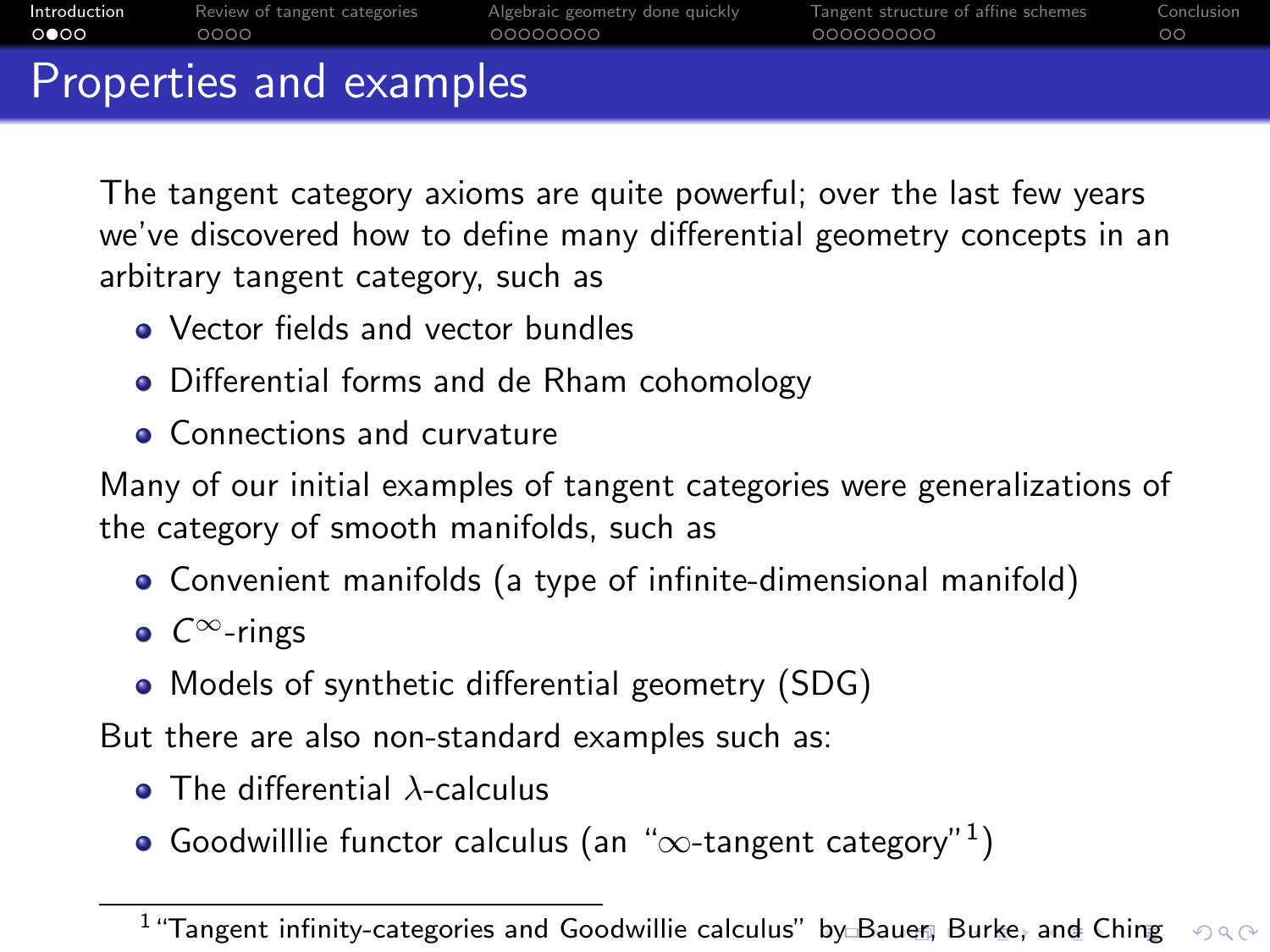<span id="page-3-0"></span>

## Tangent categories and Algebraic Geometry

We've also known for quite a while that there are examples of tangent categories in algebraic geometry...but not done anything with them (or really understood what was going on with their structure).

• But they are very interesting, because their "tangent bundles" can have singularities: places where the dimension of the tangent space changes!

For example, the solutions of  $y^2 - x^3 = 0$  and  $y^2 - x^3 - x^2 = 0$ 



both have tangent spaces of "dimension 1" at all points except the origin, where the tangent space is of "dimension 2".

The fact that this can be seen as an example of a tangent category thus shows that tangent categories can capture both "smooth" and "non-smooth" examples of tangent functors!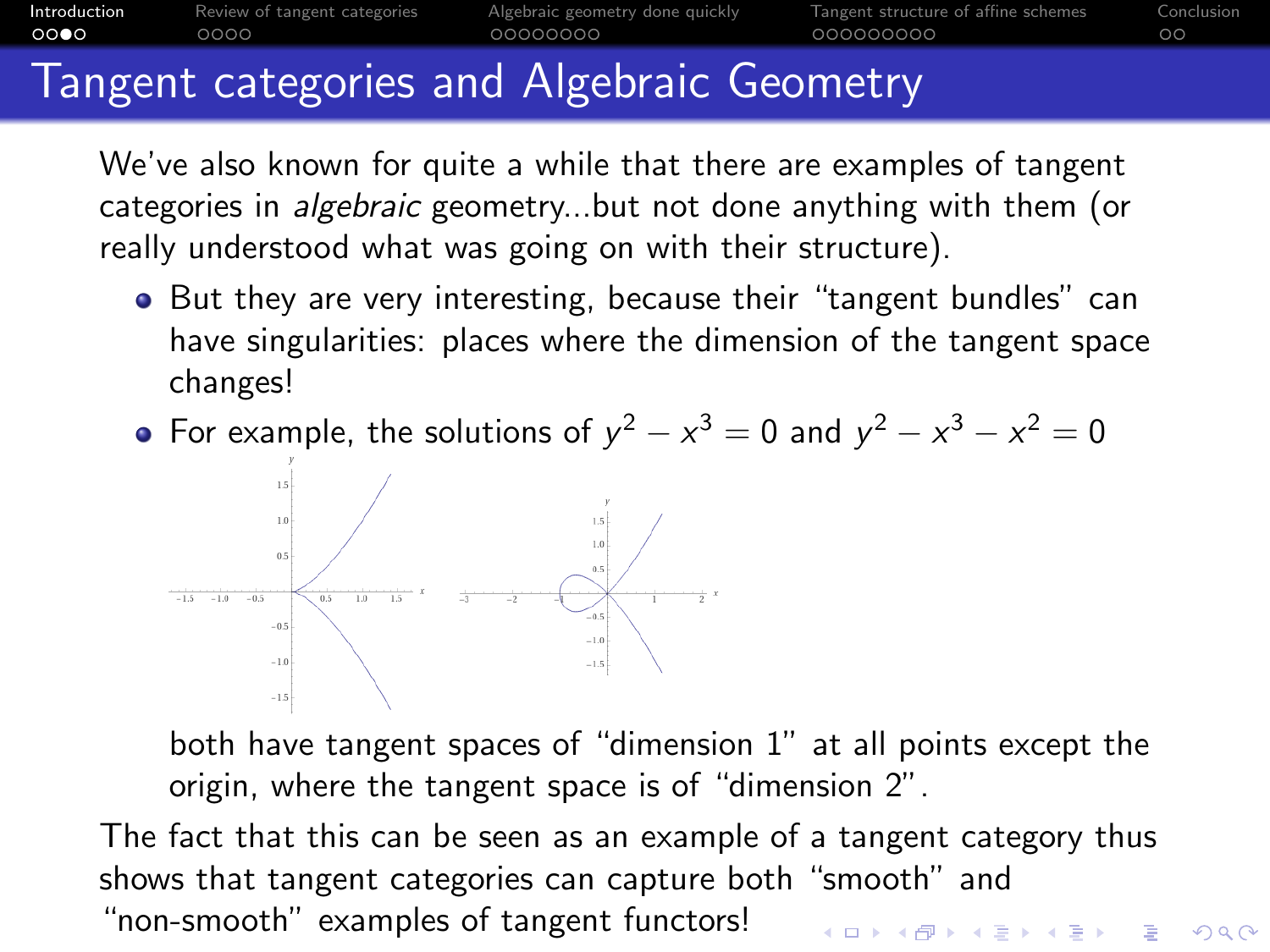<span id="page-4-0"></span>

| Introduction | Review of tangent categories | Algebraic geometry done quickly | Tangent structure of affine schemes | Conclusion |
|--------------|------------------------------|---------------------------------|-------------------------------------|------------|
| 000          | 0000                         | 00000000                        | 000000000                           | $\circ$    |
|              | Plan for the $talk(s)$       |                                 |                                     |            |

Goal: better understand how tangent categories relate to algebraic geometry; specifically, understand the (tangent) category structure of

affine schemes over  $R=(\hbox{\rm commutative}\,\, R\hbox{-algebras})^{op}.$ 

### Plan for today:

- **1** Brief review of tangent categories
- **2** Quick entry into algebraic geometry via (commutative  $R$ -algebras)<sup>op</sup>
- <sup>3</sup> The tangent structure of this category, and "tangent spaces" of some of its objects

Next time: how tangent category theory (eg., vector fields, differential bundles, connections) applied to this example relates to existing work in algebraic geometry. Still on-going, lots to do here!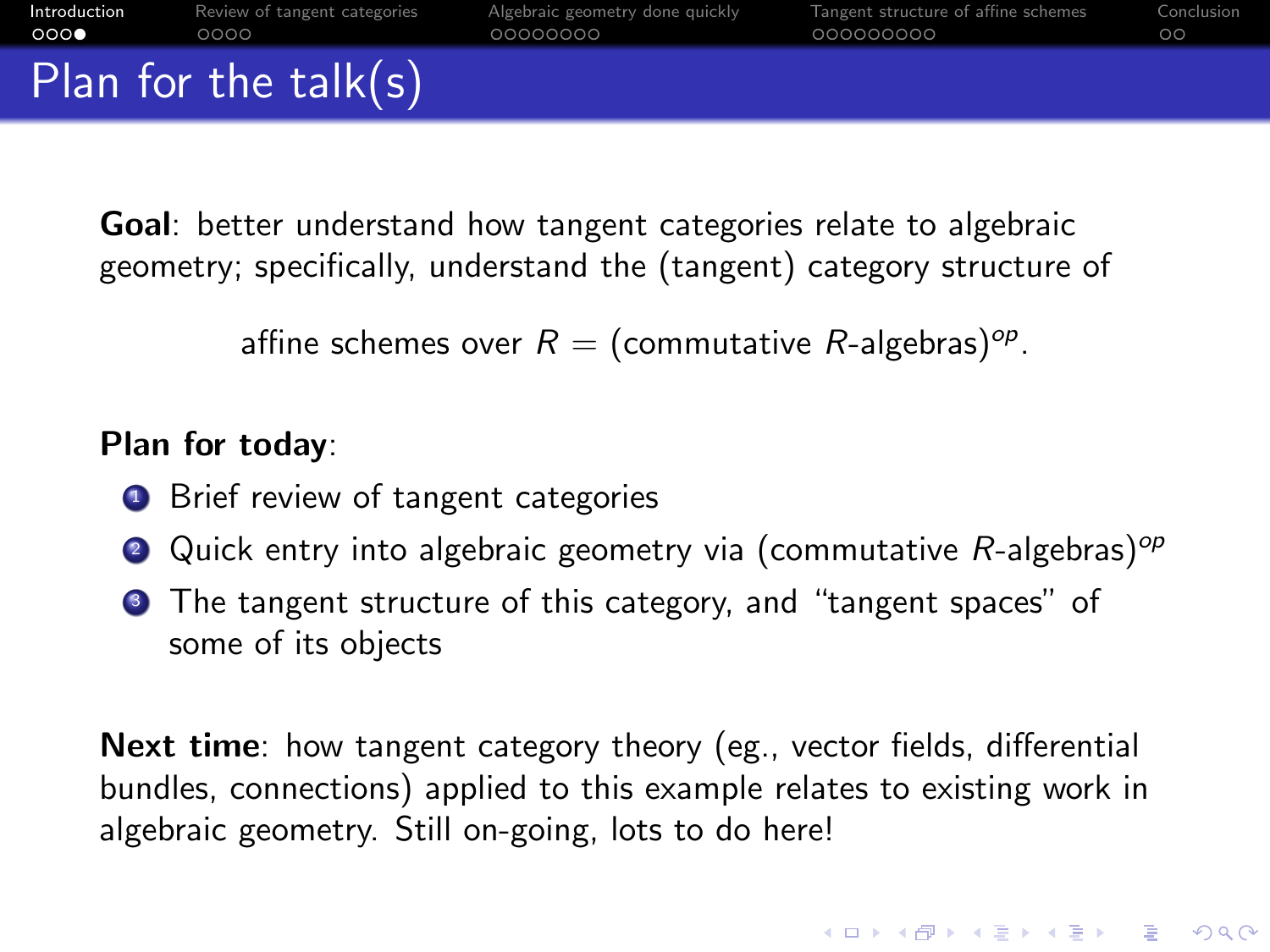<span id="page-5-0"></span>

| Introduction<br>0000        | Review of tangent categories<br>$\bullet$ 000 | Algebraic geometry done quickly<br>00000000 | Tangent structure of affine schemes<br>000000000 | Conclusion<br>$\circ$ |  |
|-----------------------------|-----------------------------------------------|---------------------------------------------|--------------------------------------------------|-----------------------|--|
| Tangent category definition |                                               |                                             |                                                  |                       |  |
|                             |                                               |                                             |                                                  |                       |  |

A  $\tt tangent \ category^2$  consists of a category  $\mathbb X$  with:

• (Tangent functor) an endofunctor  $T : \mathbb{X} \to \mathbb{X}$ ;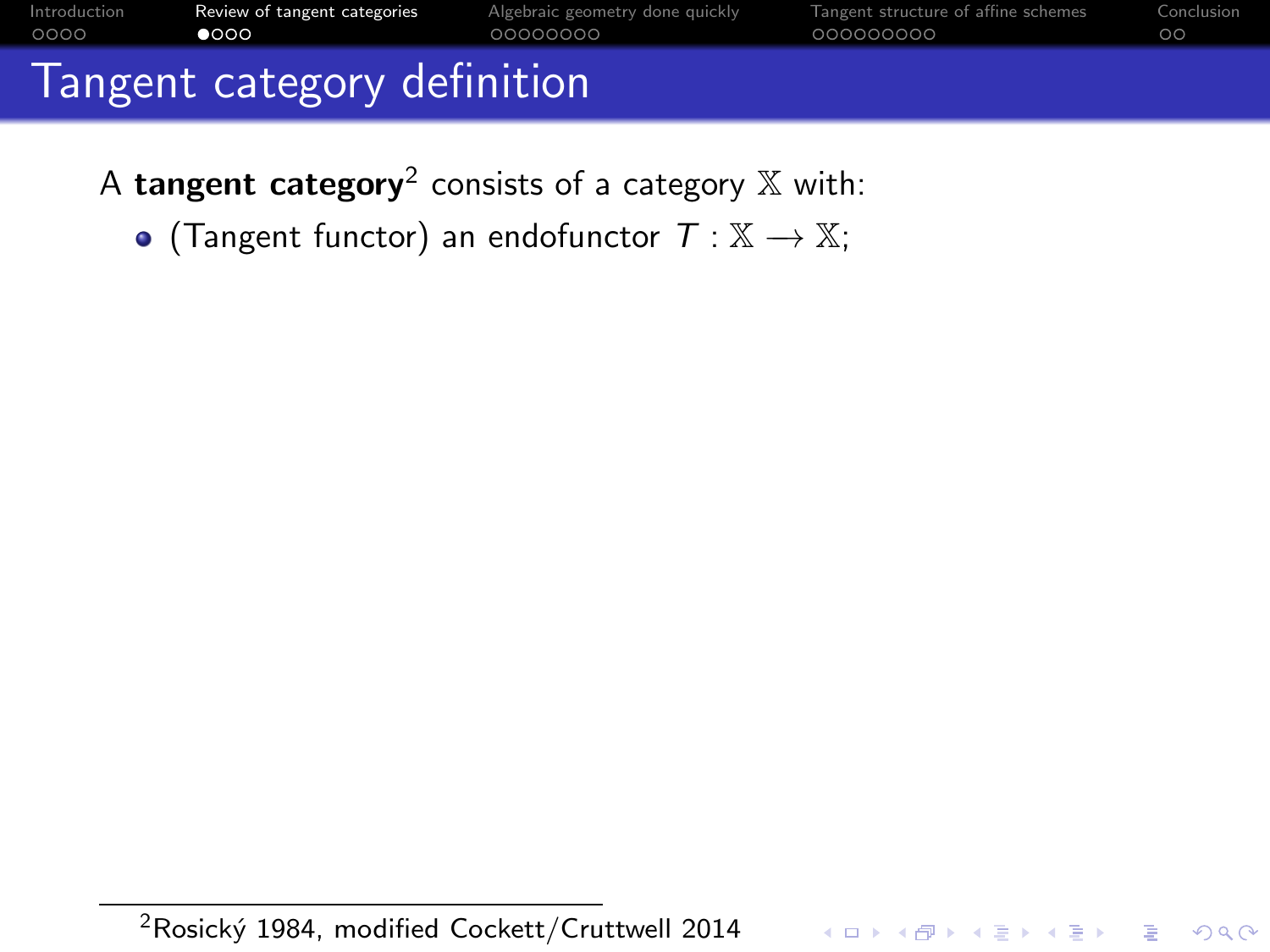

- A  $\tt tangent \ category^2$  consists of a category  $\mathbb X$  with:
	- (Tangent functor) an endofunctor  $T : \mathbb{X} \to \mathbb{X}$ ;
	- (Projection) a natural transformation  $p : T \to 1_X$ ;
	- $\bullet$  (Zero tangent vector) a natural transform 0 : 1<sub>X</sub>  $\rightarrow$  T;
	- (Addition of tangent vectors) a natural transformation + :  $T_2 \rightarrow T$ , where  $T_2M$  is the pullback of  $p_M$  along itself:

$$
T_2M \longrightarrow TM
$$
  
\n
$$
\downarrow \qquad \qquad \downarrow \qquad P_2M
$$
  
\n
$$
TM \longrightarrow M
$$

**KORKARYKERKER POLO** 

<sup>2</sup>Rosický 1984, modified Cockett/Cruttwell 2014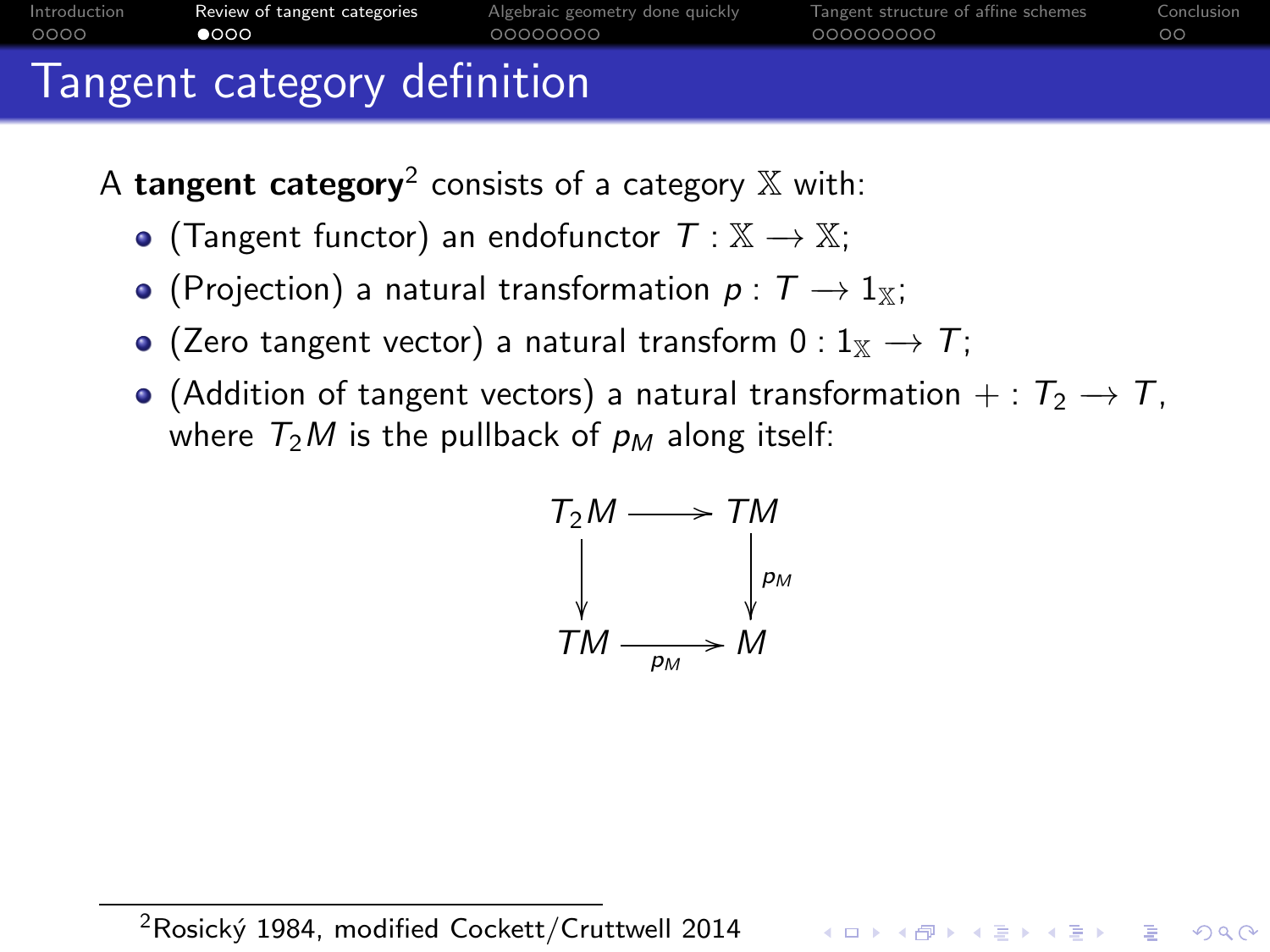

- A  $\tt tangent \ category^2$  consists of a category  $\mathbb X$  with:
	- (Tangent functor) an endofunctor  $T : \mathbb{X} \to \mathbb{X}$ ;
	- (Projection) a natural transformation  $p : T \to 1_X$ ;
	- $\bullet$  (Zero tangent vector) a natural transform 0 : 1<sub>X</sub>  $\rightarrow$  T;
	- (Addition of tangent vectors) a natural transformation + :  $T_2 \rightarrow T$ , where  $T_2M$  is the pullback of  $p_M$  along itself:

$$
T_2M \longrightarrow TM
$$
  
\n
$$
\downarrow \qquad \qquad \downarrow \qquad P_2M
$$
  
\n
$$
TM \longrightarrow M
$$

- (Vertical lift) a natural transformation  $\ell: \mathcal{T} \rightarrow \mathcal{T} \circ \mathcal{T} =: \mathcal{T}^2;$
- (Canonical flip) a natural transformation  $c: \mathcal{T}^2 \to \mathcal{T}^2;$

satisfying various axioms.

<sup>2</sup>Rosický 1984, modified Cockett/Cruttwell 2014 Arthur Address and the Second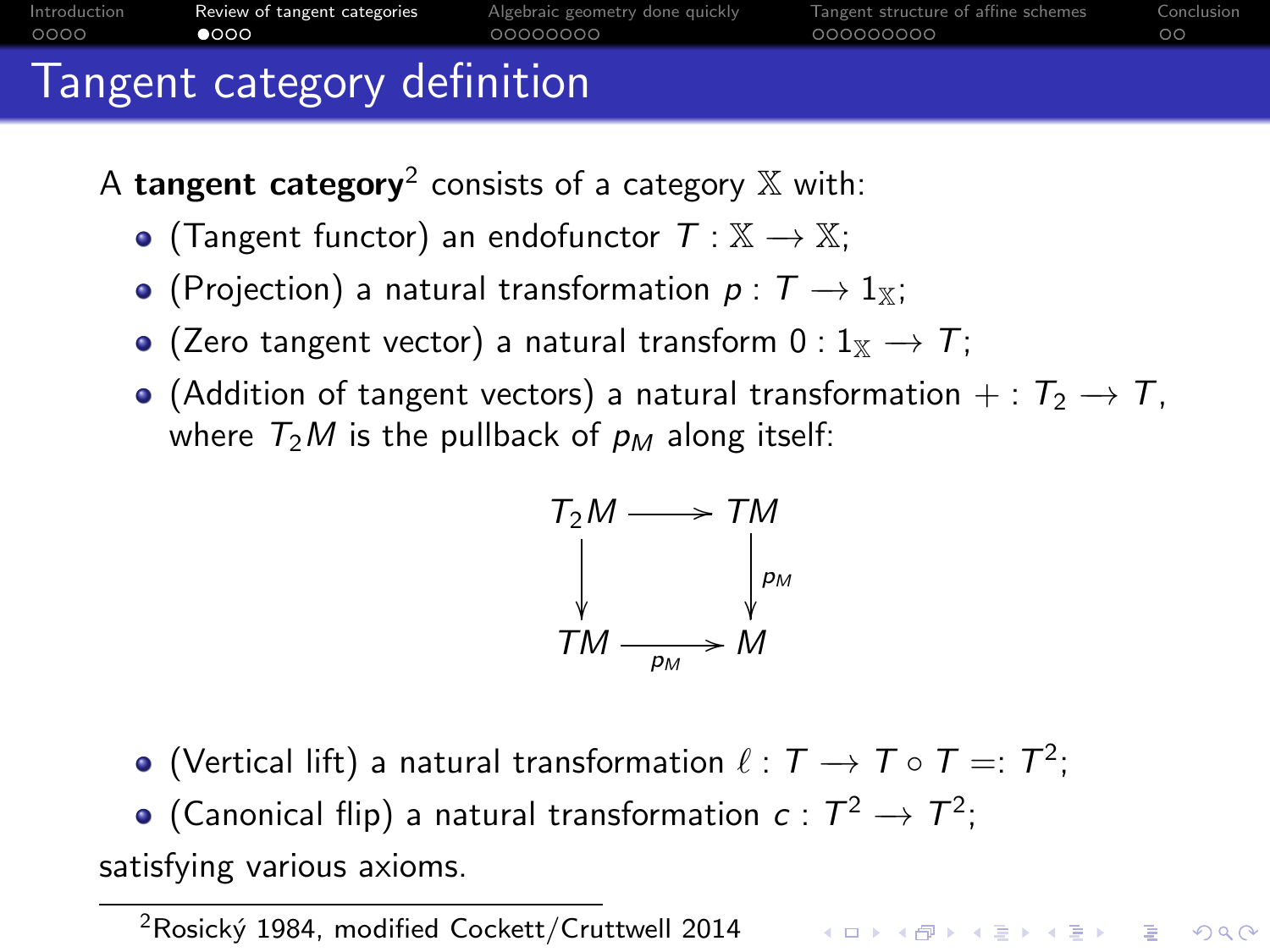|              | Example: "multivariable calculus" |                                 |                                     |            |
|--------------|-----------------------------------|---------------------------------|-------------------------------------|------------|
| 0000         | $\circ \bullet \circ \circ$       | 00000000                        | 000000000                           | ററ         |
| Introduction | Review of tangent categories      | Algebraic geometry done quickly | Tangent structure of affine schemes | Conclusion |

There is a tangent category consisting of objects open subsets of  $\mathbb{R}^n$ 's, and maps smooth maps between them. It has tangent functor  $T$  given by:

- for  $U \subseteq \mathbb{R}^n$ ,  $TU := U \times \mathbb{R}^n$ .
- for  $f:(U\subseteq \mathbb{R}^n) \to (V\subseteq \mathbb{R}^m)$ ,  $\mathcal{T}(f)(x,v):=J[f](x)\cdot v$  (where  $J$  is the Jacobian)

**KORKARYKERKER POLO**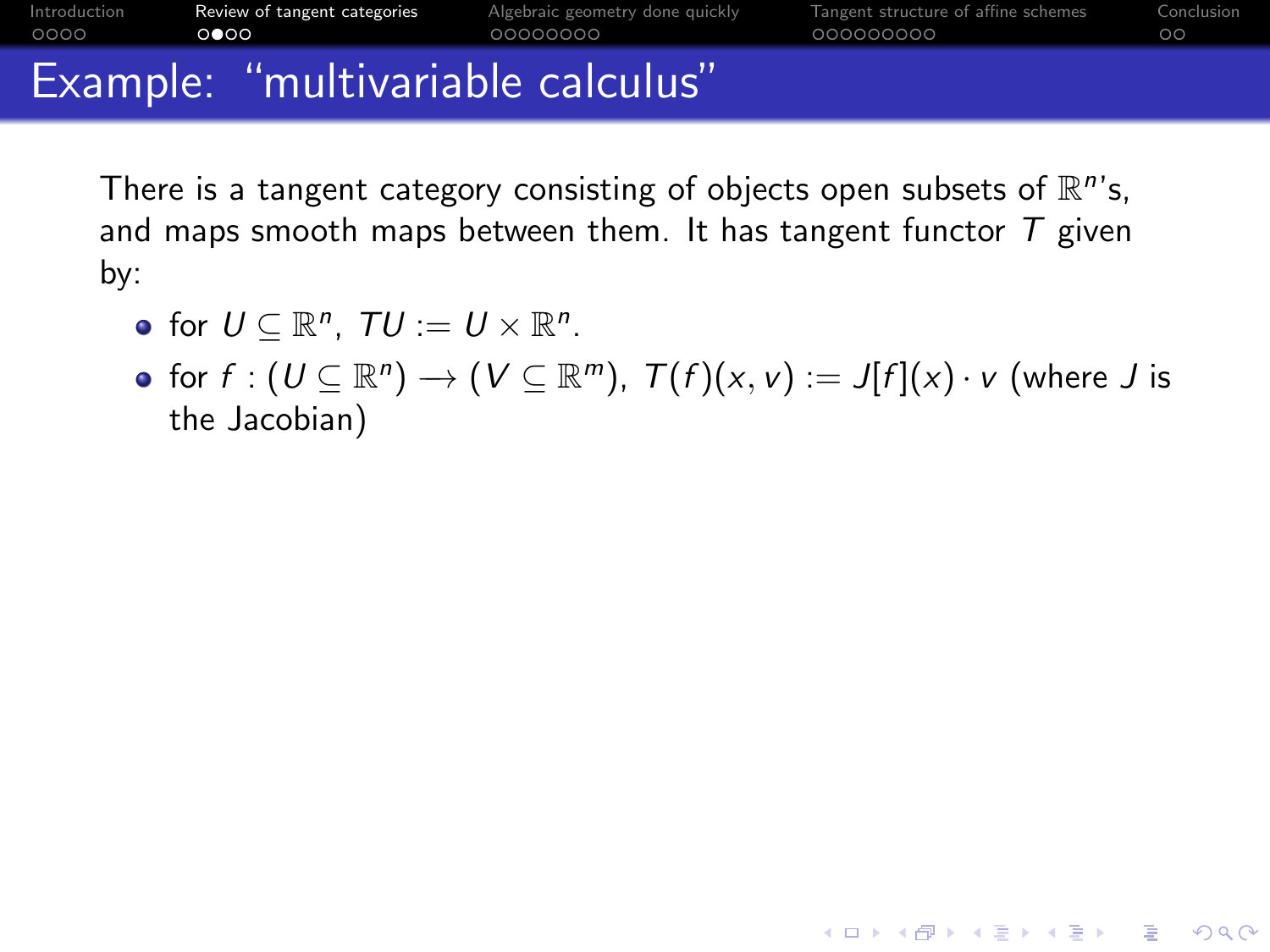|              | Example: "multivariable calculus" |                                 |                                     |            |
|--------------|-----------------------------------|---------------------------------|-------------------------------------|------------|
| 0000         | $\circ \bullet \circ \circ$       | 00000000                        | 000000000                           | ററ         |
| Introduction | Review of tangent categories      | Algebraic geometry done quickly | Tangent structure of affine schemes | Conclusion |

There is a tangent category consisting of objects open subsets of  $\mathbb{R}^n$ 's, and maps smooth maps between them. It has tangent functor  $T$  given by:

- for  $U \subseteq \mathbb{R}^n$ ,  $TU := U \times \mathbb{R}^n$ .
- for  $f:(U\subseteq \mathbb{R}^n) \to (V\subseteq \mathbb{R}^m)$ ,  $\mathcal{T}(f)(x,v):=J[f](x)\cdot v$  (where  $J$  is the Jacobian)

**KORKARYKERKER POLO** 

And natural transformations:

- (Projection)  $p(x, v) := x$
- (Zero)  $0(x) := (x, 0)$
- (Addition)  $+(x, v_1, v_2) := (x, v_1 + v_2)$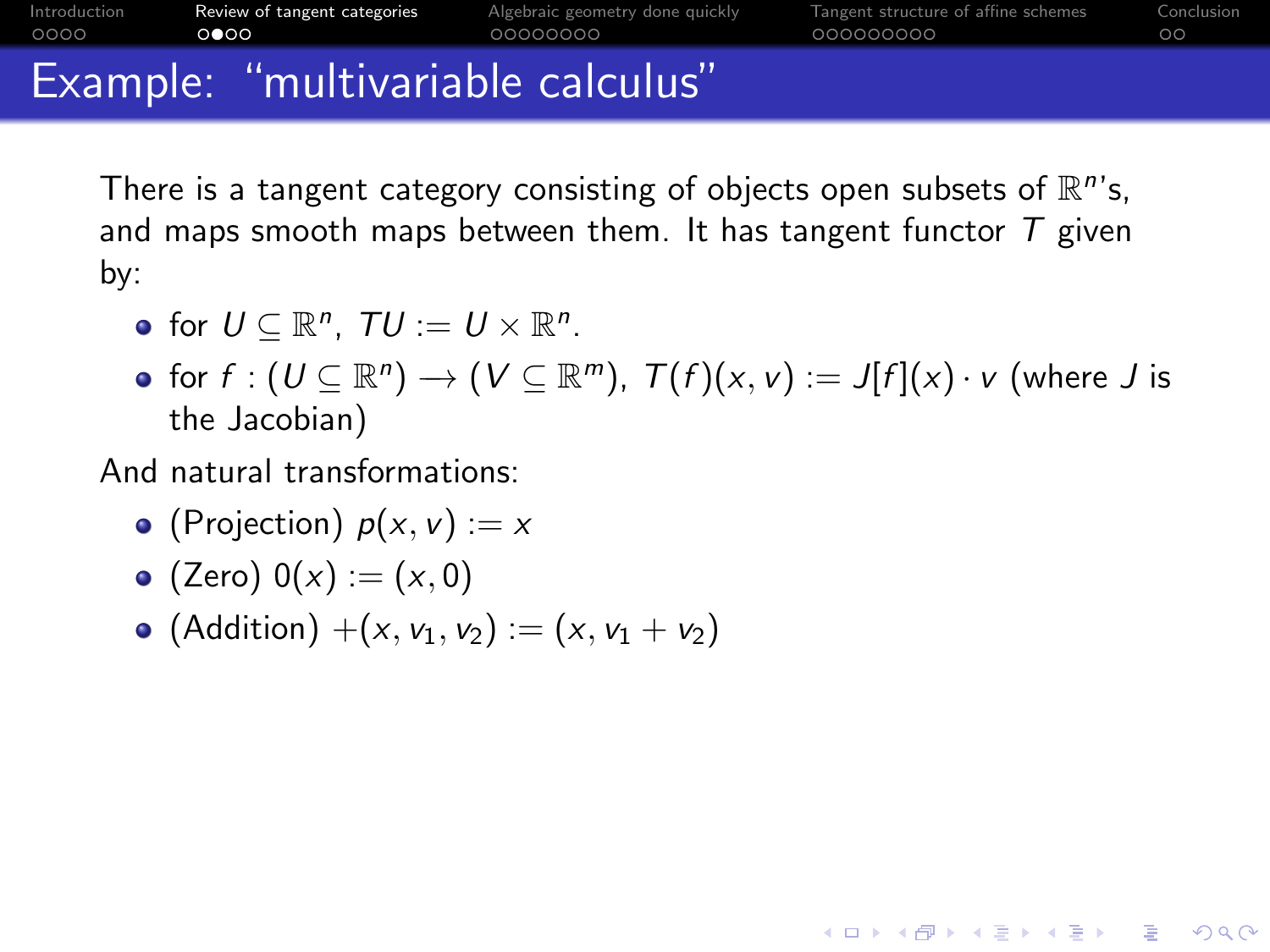|              | Example: "multivariable calculus" |                                 |                                     |            |
|--------------|-----------------------------------|---------------------------------|-------------------------------------|------------|
| 0000         | $\circ \bullet \circ \circ$       | 00000000                        | 000000000                           | ററ         |
| Introduction | Review of tangent categories      | Algebraic geometry done quickly | Tangent structure of affine schemes | Conclusion |

There is a tangent category consisting of objects open subsets of  $\mathbb{R}^n$ 's, and maps smooth maps between them. It has tangent functor  $T$  given by:

- for  $U \subseteq \mathbb{R}^n$ ,  $TU := U \times \mathbb{R}^n$ .
- for  $f:(U\subseteq \mathbb{R}^n) \to (V\subseteq \mathbb{R}^m)$ ,  $\mathcal{T}(f)(x,v):=J[f](x)\cdot v$  (where  $J$  is the Jacobian)

And natural transformations:

- (Projection)  $p(x, v) := x$
- (Zero)  $0(x) := (x, 0)$
- (Addition)  $+(x, v_1, v_2) := (x, v_1 + v_2)$
- (Lift)  $\ell(x, v) := (x, 0, 0, v)$
- (Flip)  $c(x, v_1, v_2, w) := (x, v_2, v_1, w)$

Many of the axioms follow from rules of calculus, eg., functoriality of  $T$ is the chain rule, and naturality of the flip is the symmetry of mixed partial derivatives:  $\frac{\partial^2 f}{\partial x \partial y} = \frac{\partial^2 f}{\partial y \partial x}$ .

**KORKAR KERKER ST VOOR**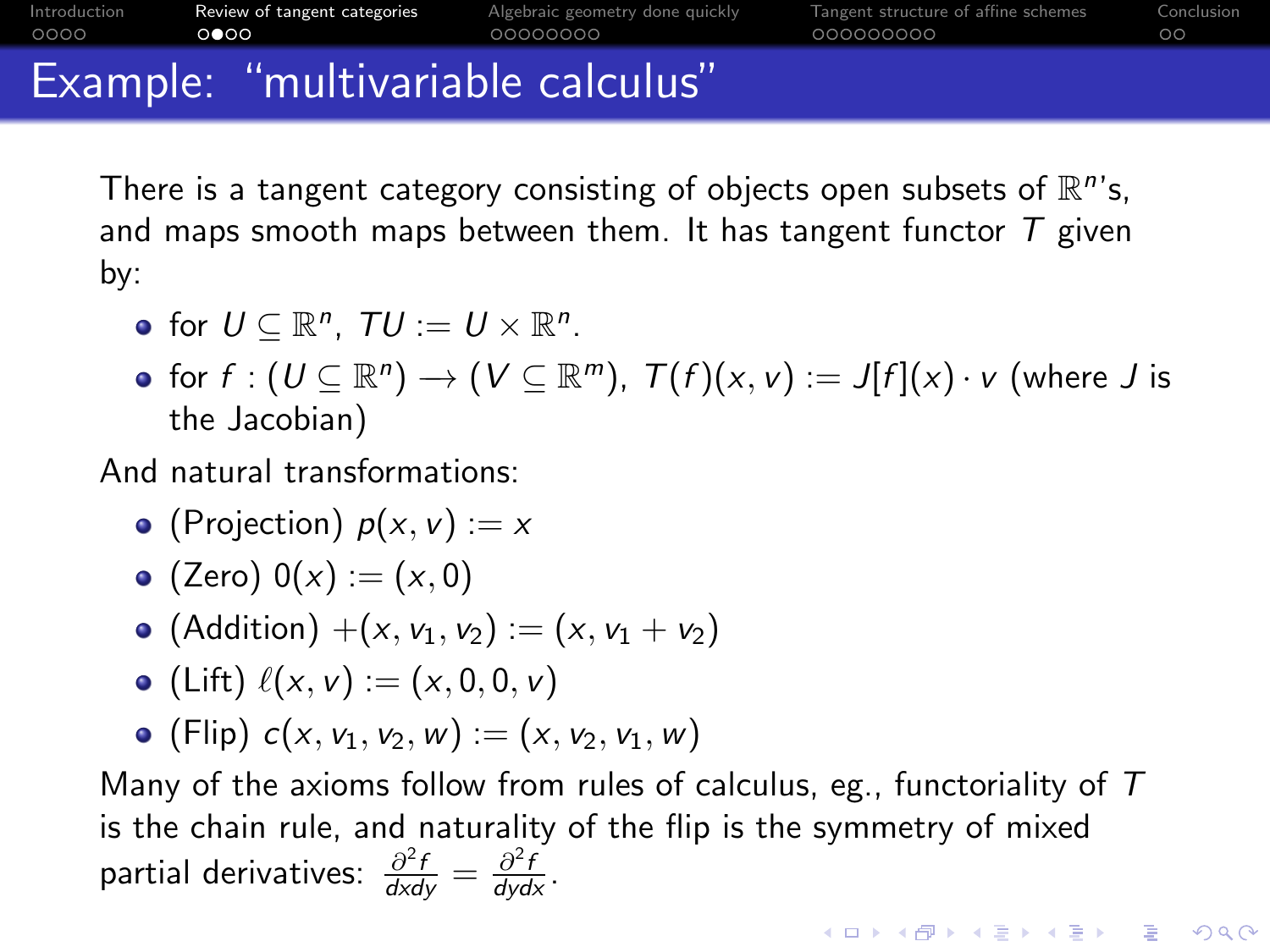| Introduction | Review of tangent categories | Algebraic geometry done quickly | Tangent structure of affine schemes | Conclusion |
|--------------|------------------------------|---------------------------------|-------------------------------------|------------|
| 0000         | 0000                         | 00000000                        | 000000000                           | ററ         |
|              | Other Examples               |                                 |                                     |            |

- **•** Smooth manifolds with their tangent bundle (with structure locally given as on the previous slide - but this structure need not persist globally, ie.,  ${\cal T} M$  is usually not just  $M\times R^n).$
- <sup>2</sup> Convenient manifolds (a certain type of infinite-dimensional manifold) with their kinematic tangent bundle.
- **3** The infinitesimally linear objects in a model of synthetic differential geometry (SDG).
- $\bullet$  The category of  $C^{\infty}$ -rings.
- <sup>5</sup> Abelian functor calculus gives a tangent category, and Goodwillie functor calculus gives an (infinity) tangent category.

**•** The vector fields in any tangent category form a new tangent category (as do many other constructions).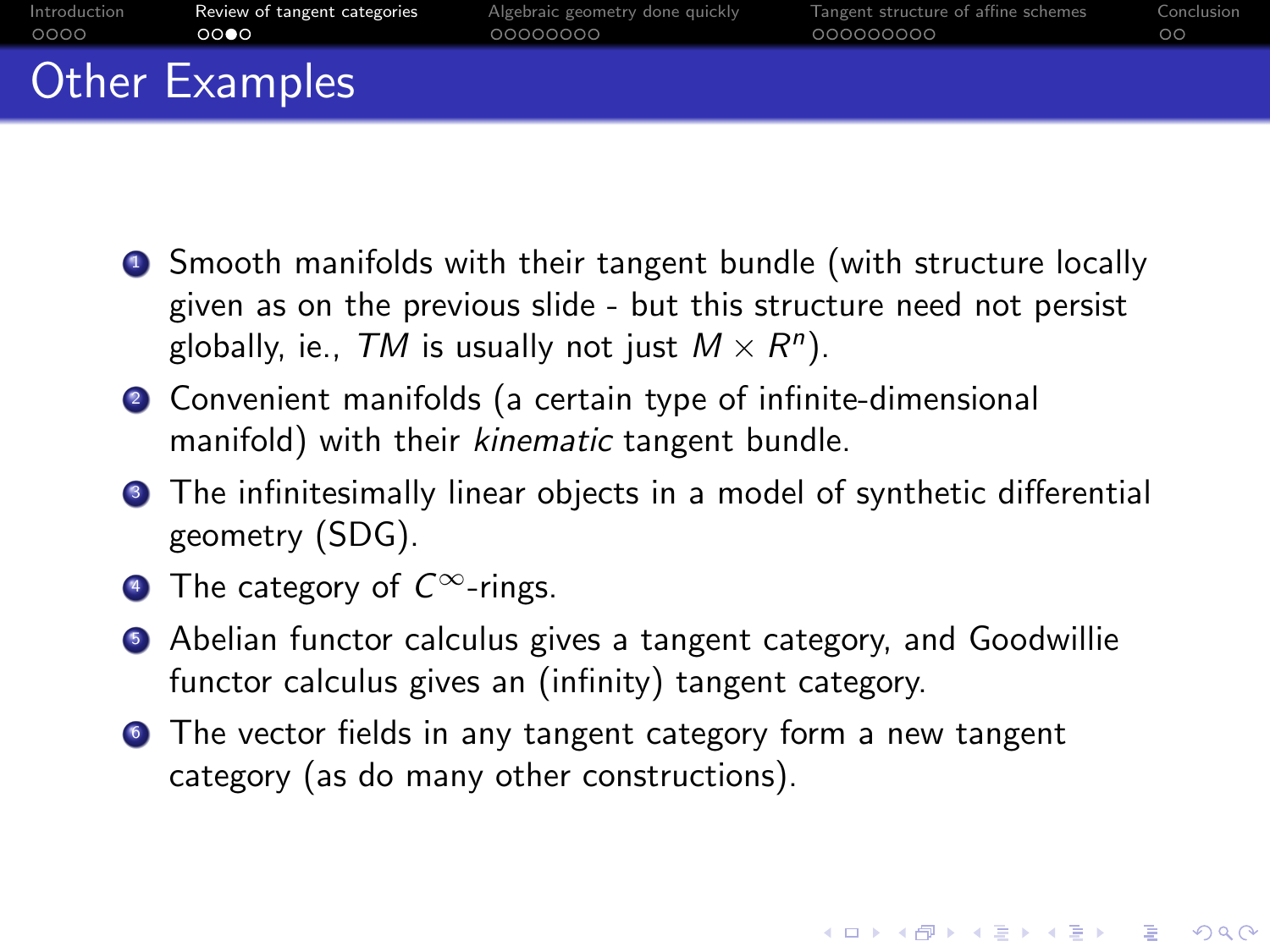| Introduction | Review of tangent categories | Algebraic geometry done quickly | Tangent structure of affine schemes | Conclusion |  |  |  |
|--------------|------------------------------|---------------------------------|-------------------------------------|------------|--|--|--|
| 0000         | ಂಂ∙                          | 00000000                        | 000000000                           | ററ         |  |  |  |
|              | Tammant and and              |                                 |                                     |            |  |  |  |

### Tangent spaces

If we have a tangent category, how can we recover the individual tangent spaces of an object?

#### **Definition**

If  $(\mathbb{X}, T)$  is a tangent category with a terminal object 1, and  $a: 1 \rightarrow M$ is a (categorical) point of an object  $M$ , then the **tangent space of**  $M$  at a,  $T<sub>a</sub>M$ , is the pullback

$$
T_a M \longrightarrow TM
$$
  
\n
$$
\downarrow \qquad \qquad \downarrow \qquad \qquad \rho_M
$$
  
\n
$$
1 \longrightarrow M
$$

**KORK EXTERNE PROVIDE** 

(assuming it exists and is preserved by  $T$ ).

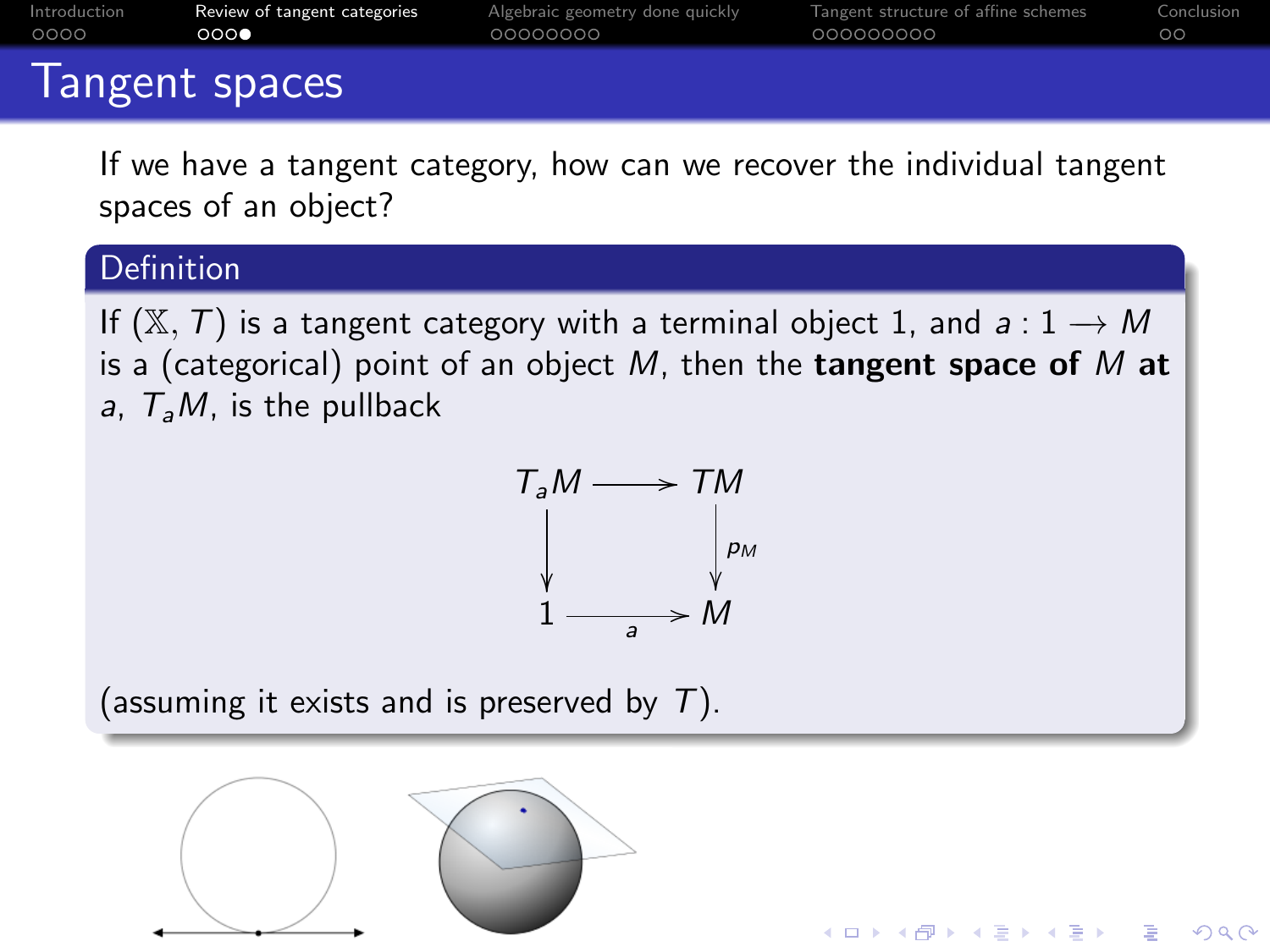<span id="page-13-0"></span>

Classically, it is about the geometric properties of the set of common zeroes of some polynomial equations in some base ring  $R$ , eg., solutions to

$$
y^2 - x^3 - x^2 = 0
$$



How can we represent these objects?

- Classically, these objects were literally seen as their set of solutions: this is called the variety associated to the polynomial equations.
- However, this doesn't keep track of multiplicity: eg.,  $x = 0$  and  $x^2 = 0$  have the same set of solutions, so define the same variety.

**K ロ ▶ K 何 ▶ K ヨ ▶ K ヨ ▶** B  $2990$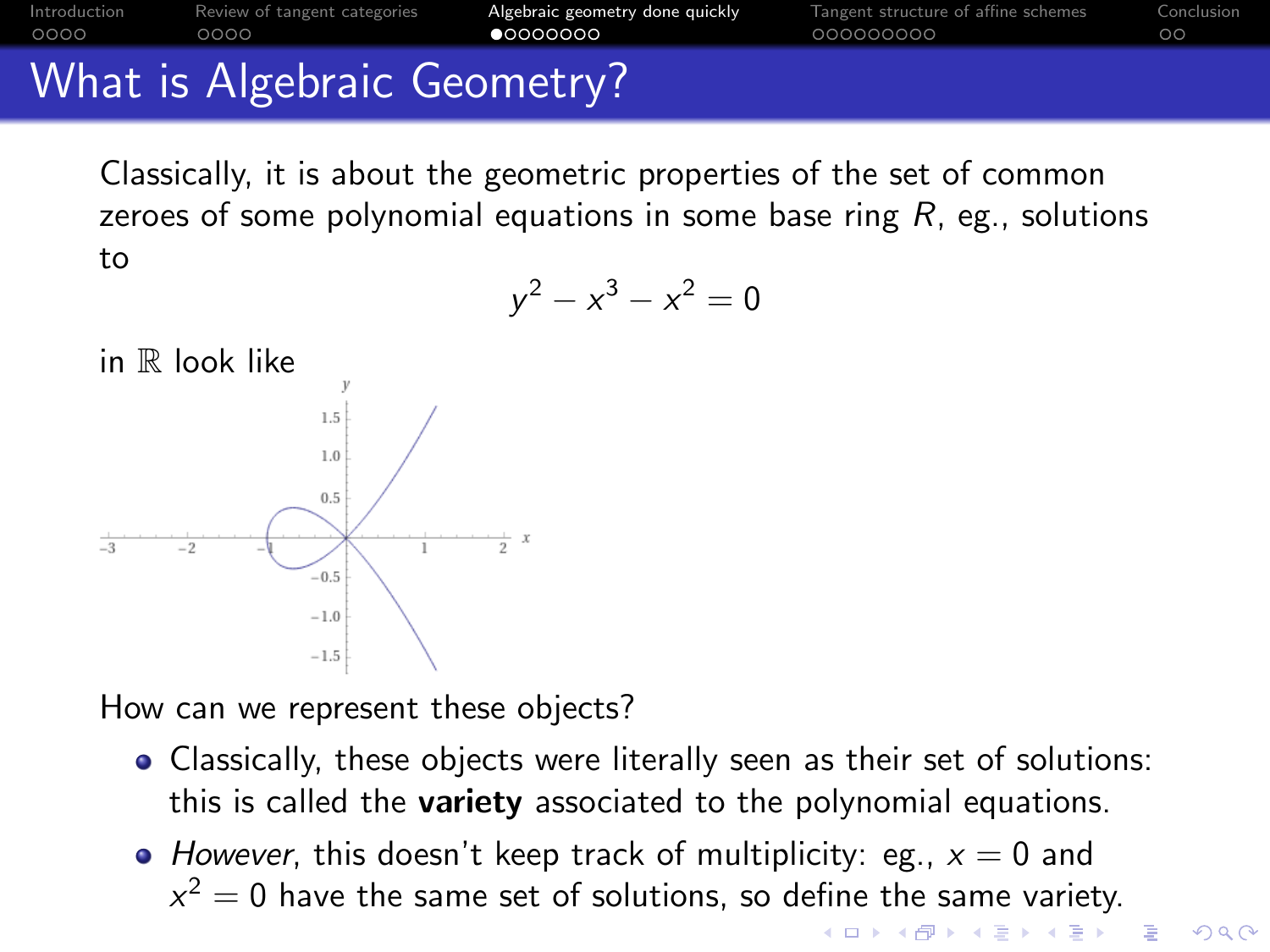## [Introduction](#page-1-0) [Review of tangent categories](#page-5-0) [Algebraic geometry done quickly](#page-13-0) [Tangent structure of affine schemes](#page-23-0) [Conclusion](#page-34-0) Category of Algebraic Geometry?

But multiplicity is important! For example, Bezout's theorem, which talks about the intersection of two equations, counts the intersections with multiplicity, eg.,  $y=x^2$  and  $y=0$  have an intersection of multiplicity 2 ( $x^2 = 0$ , not  $x = 0$ ).



How to do this? The standard answer is to build the category of "affine schemes" (over a ring  $R$ )

- But this definition is fairly complicated (and unintuitive, at least to me).
- It involves prime ideals, the Zariski topology, locally ringed spaces...
- But at the end of the day, the category that is built is equivalent to (commutative  $R$ -algebras)<sup>op</sup>. **KORK EXTERNE PROVIDE**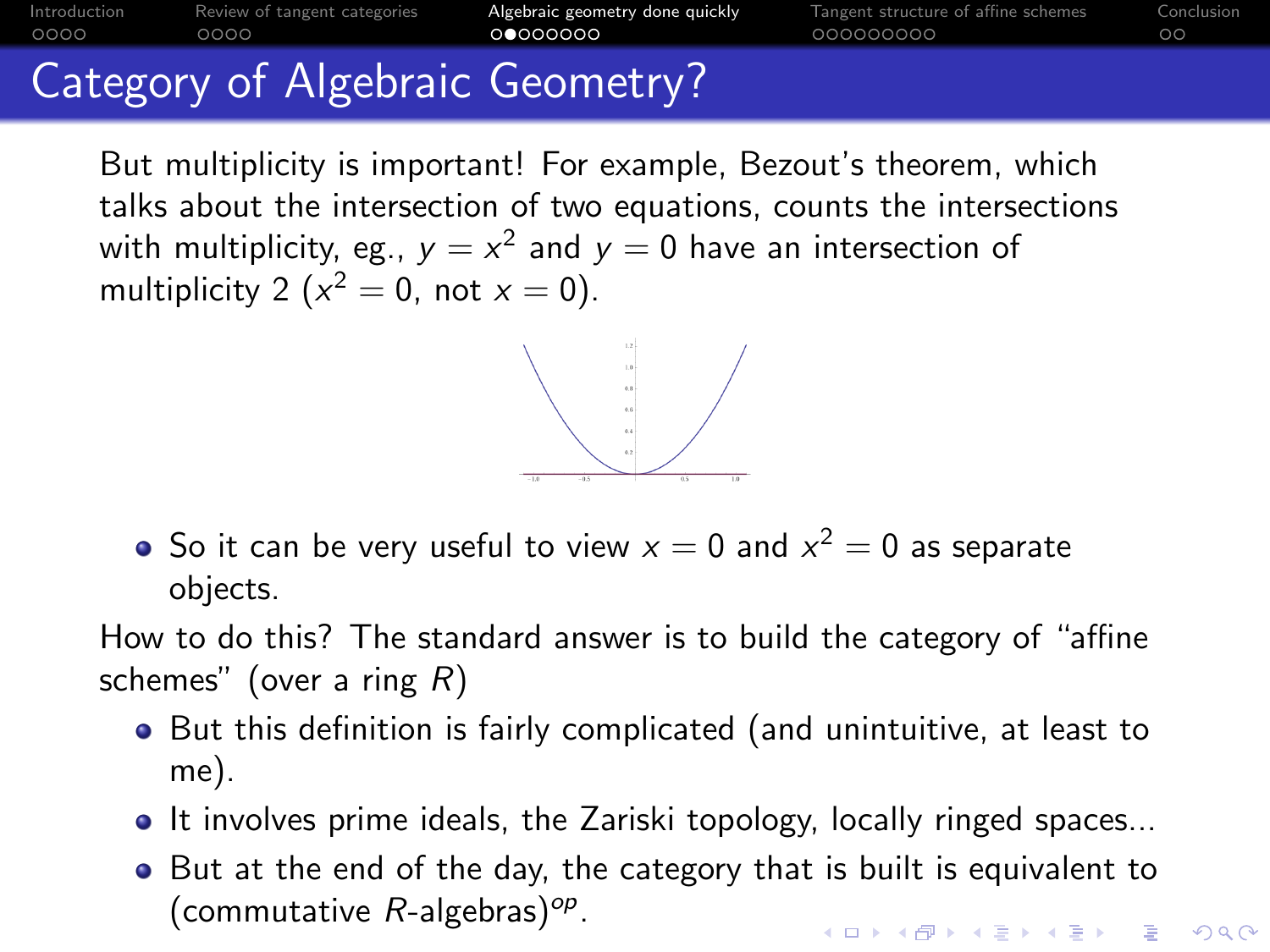|                                              | Commutative R-algebras |                                 |                                     |            |
|----------------------------------------------|------------------------|---------------------------------|-------------------------------------|------------|
| 0000                                         | 0000                   | 00000000                        | 000000000                           | $\circ$    |
| Introduction<br>Review of tangent categories |                        | Algebraic geometry done quickly | langent structure of affine schemes | Conclusion |

So we'll represent these objects directly as objects in (commutative  $R$ -algebras)<sup>op</sup>. Recall:

#### Definition

For a commutative unital ring  $R$ , a **commutative**  $R$ -algebra is a commutative unital ring A with an R-module structure which is compatible with A's ring structure.

• Equivalently, an R-algebra consists of a commutative unital ring A with a ring homomorphism  $R \to A$ .

**KORKARYKERKER POLO** 

• We'll write  $cAlg_R$  for the category of these objects.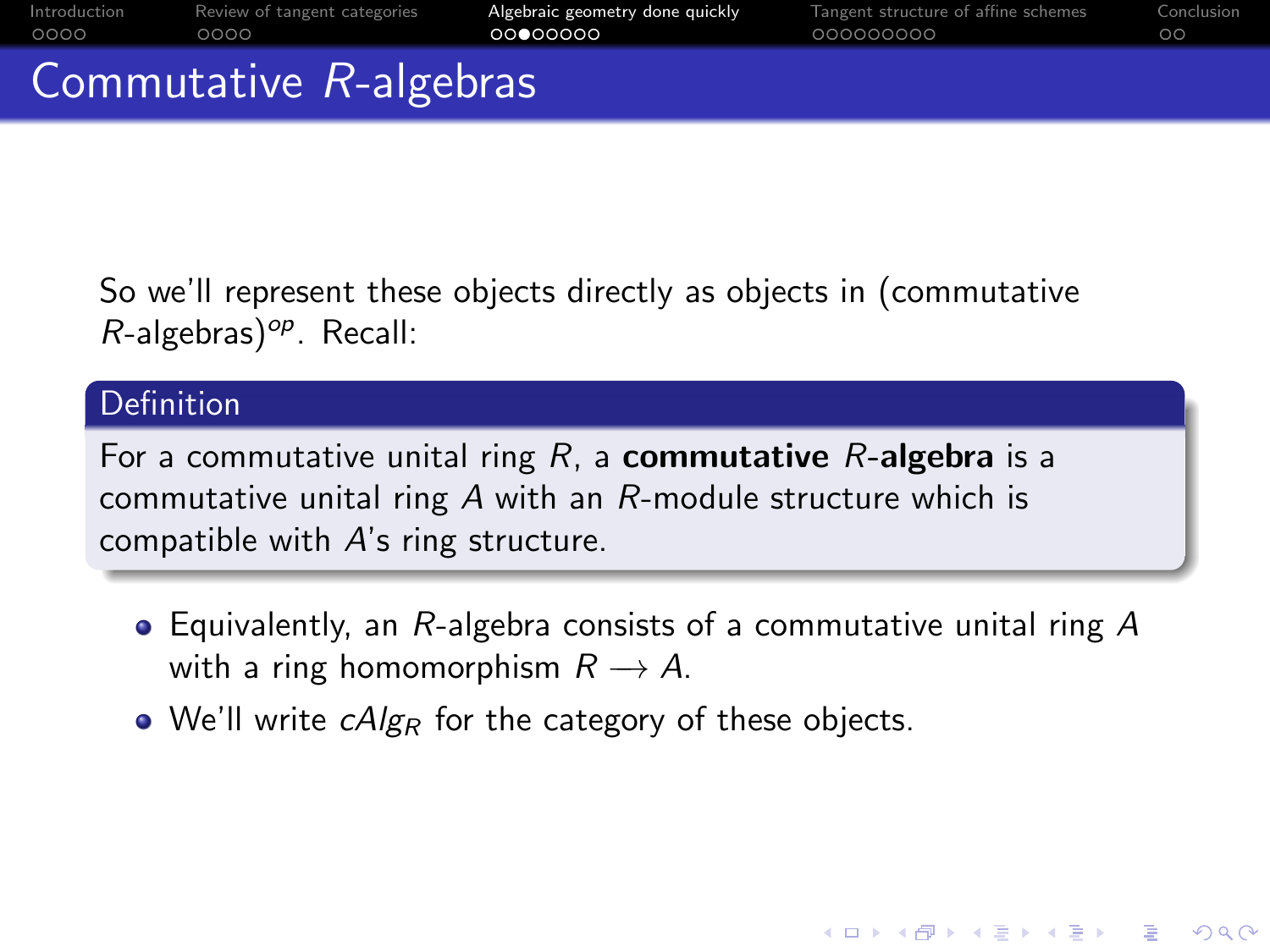|              |                              | Varieties as objects of $cAlg_{R}^{op}$ |                                     |            |
|--------------|------------------------------|-----------------------------------------|-------------------------------------|------------|
| Introduction | Review of tangent categories | Algebraic geometry done quickly         | langent structure of affine schemes | Conclusion |
| 0000         | 0000                         | 00000000                                | 000000000                           | OС         |

Given a set of polynomials, we view the associated variety as an object of  $\mathit{cAlg}^{\mathit{op}}_R$  by sending it to its **co-ordinate ring** 

 $R[x_1, x_2, \ldots x_n]/$  (ideal generated by the polynomials)

For example, we represent  $y^2 - x^3 - x^2 = 0$  as the algebra

$$
R[x,y]/(y^2-x^3-x^2)
$$

or  $y - x^2 = 0, yz = 0$  as the algebra

$$
R[x, y, z]/(y - x^2, yz)
$$

KELK KØLK VELKEN EL 1990

But why should this be the right category to represent these objects? Two answers:

#### **1** Points

• Subobjects more generally.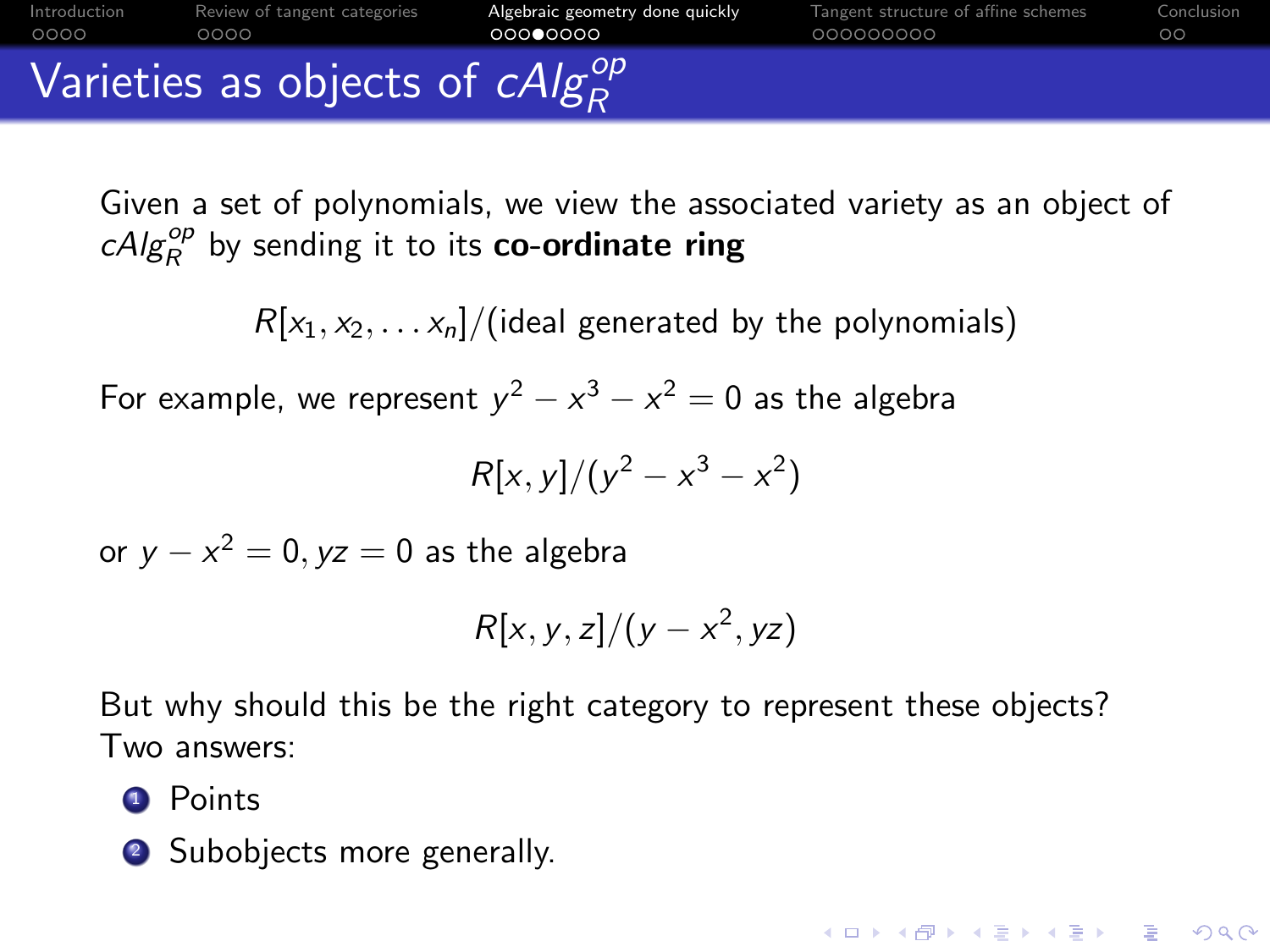

The (categorical) points of a co-ordinate ring are exactly the solutions of its equations!

- R is an initial object in  $\mathit{cAlg}_R$ , hence a terminal object in  $\mathit{cAlg}_R^{op}$
- So a (categorical) point of  $R[x,y]/(y^2-x^3-x^2)$  is a map

 $R \rightarrow R[x, y]/(y^2 - x^3 - x^2)$  in cAlg<sub>R</sub><sup>op</sup>,

**KORKARYKERKER POLO**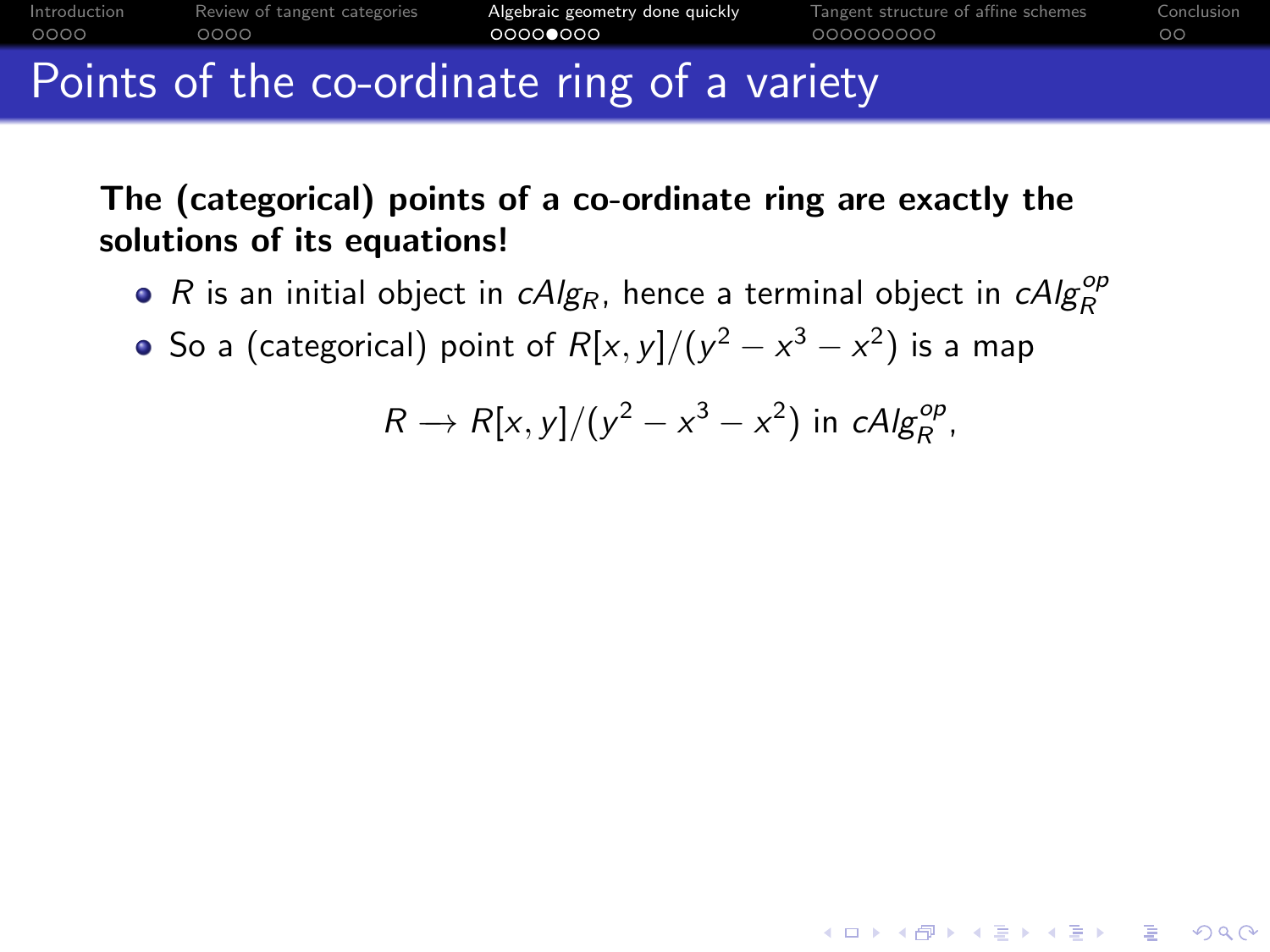

## The (categorical) points of a co-ordinate ring are exactly the solutions of its equations!

- R is an initial object in  $\mathit{cAlg}_R$ , hence a terminal object in  $\mathit{cAlg}_R^{op}$
- So a (categorical) point of  $R[x,y]/(y^2-x^3-x^2)$  is a map

$$
R \to R[x, y]/(y^2 - x^3 - x^2)
$$
 in  $cAlg_R^{op}$ ,

so a map

$$
R[x, y]/(y^2 - x^3 - x^2) \rightarrow R \text{ in } cAlg_R.
$$

**KORKARYKERKER POLO** 

- But such a map is entirely determined by where it sends  $x$  and  $y$ , and it can send them to any points of  $R$  (say a and b) so along as the associated map is well-defined, ie.,  $b^2 - a^3 - a^2 = 0$ .
- So indeed the categorical points are precisely the points of the associated variety.

I wish algebraic geometry books put this more up front! It's usually buried in an exercise somewhere...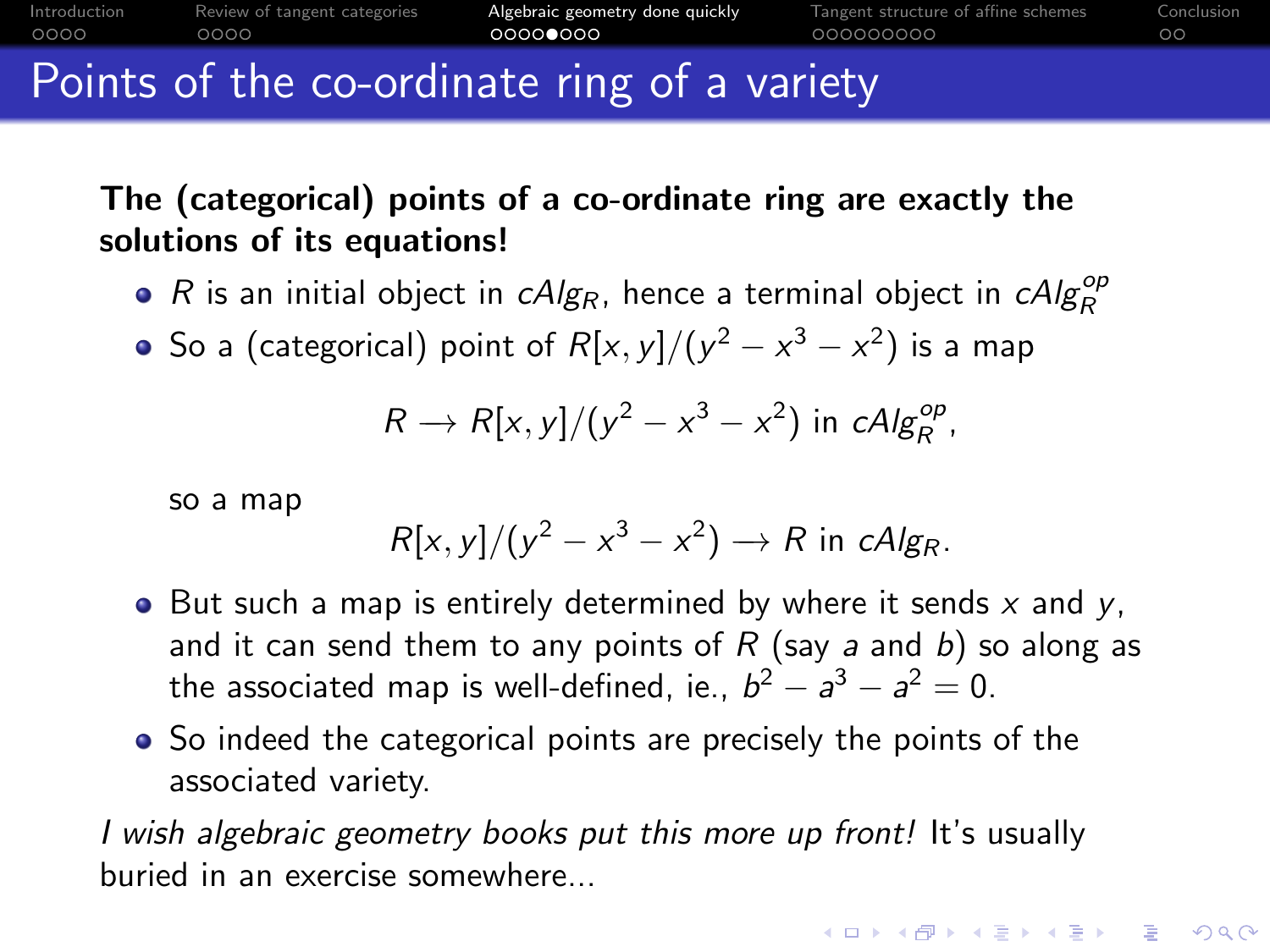| More examples of points |                              |                                 |                                     |            |  |
|-------------------------|------------------------------|---------------------------------|-------------------------------------|------------|--|
| Introduction            | Review of tangent categories | Algebraic geometry done quickly | Tangent structure of affine schemes | Conclusion |  |
| 0000                    | 0000                         | 00000000                        | 000000000                           | $\circ$    |  |

Some more examples of this idea:

- Note that the categorical points of  $R[x_1, x_2, \ldots x_n]$  (viewed as an object of  $cAlg_R^{op}$ ) are the set of all n-tuples of elements of R.
- Hence why  $R[x_1, x_2, \ldots, x_n]$  is referred to as "affine *n*-space".
- Note that the points of

$$
R[x]/(x)
$$
 and 
$$
R[x]/(x^2)
$$

are the same (both just  $x = 0$ ). However, they are different objects in this category:  $R[x]/(x)$  is just R, while

$$
R[x]/(x^2) = \{a + bx : a, b \in R, x^2 = 0\}.
$$

**KORKARYKERKER POLO** 

Thus viewing the equation(s) as an object of  $\mathit{cAlg}^{\mathit{op}}_R$  keeps the information of its associated variety, but also contains much more.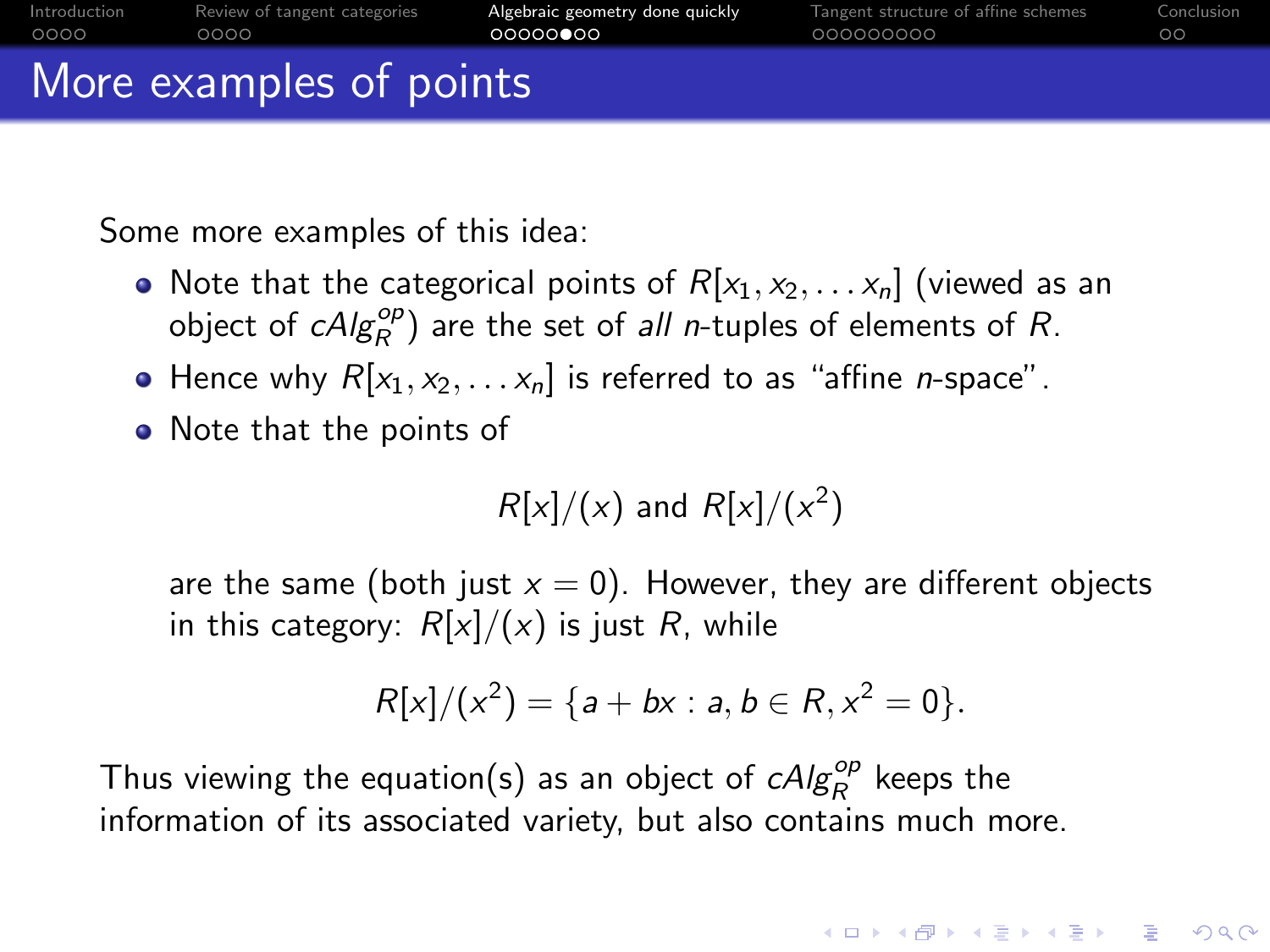| Subobjects   |                              |                                 |                                     |            |
|--------------|------------------------------|---------------------------------|-------------------------------------|------------|
| Introduction | Review of tangent categories | Algebraic geometry done quickly | Tangent structure of affine schemes | Conclusion |
| 0000         | 0000                         | 00000000                        | 000000000                           | $\circ$    |

Another example of why  $\mathit{cAlg}^{\mathit{op}}_R$  is the "right" category: monomorphisms.

- As an example, there should be a natural inclusion of  $y^2 - x^3 - x^2 = 0$  into affine 2-space
- That is, there should be a natural monomorphism

$$
R[x, y]/(y^2 - x^3 - x^2) \hookrightarrow R[x, y] \text{ in } cAlg_R^{op},
$$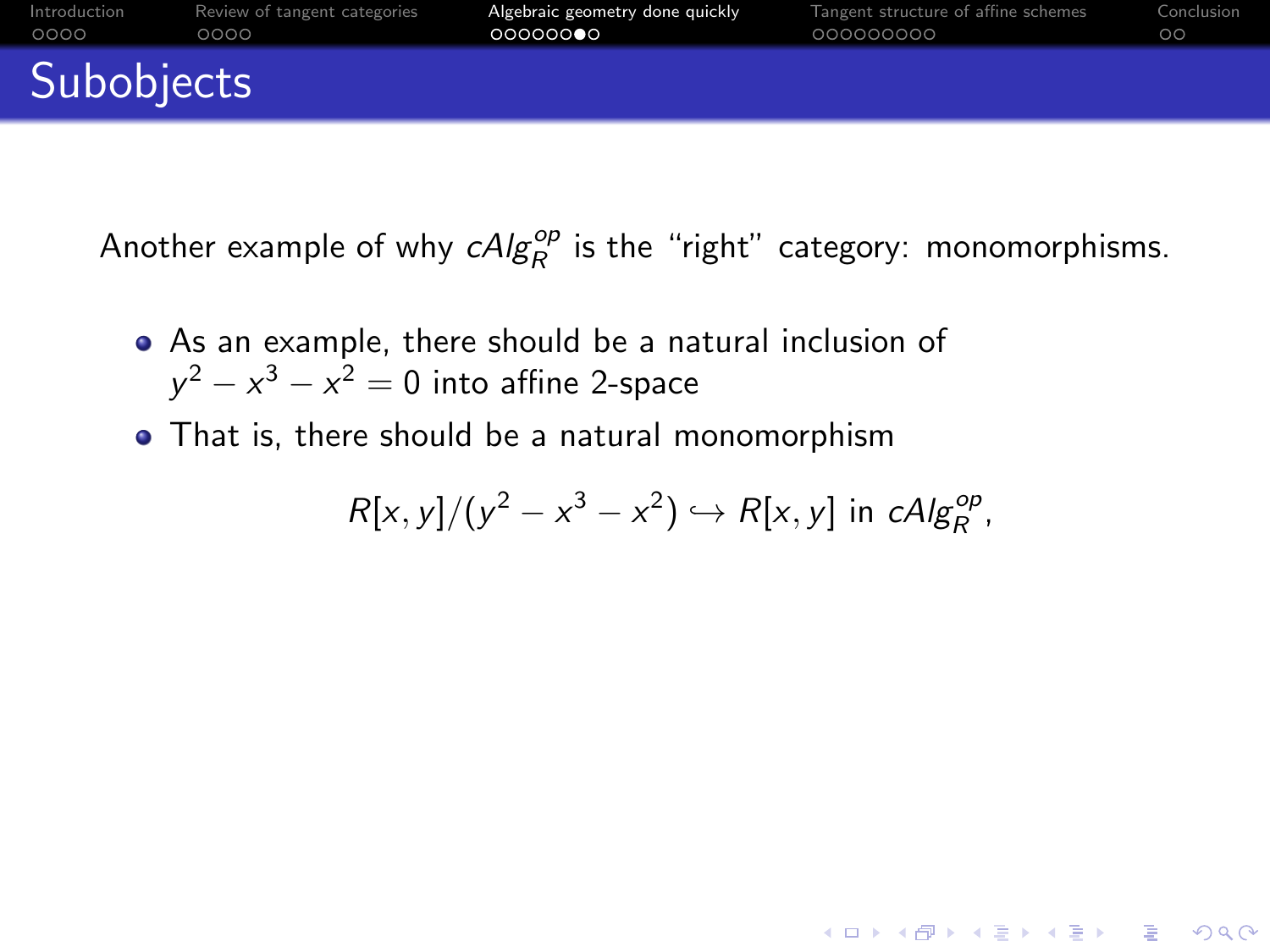| Subobjects   |                              |                                 |                                     |            |
|--------------|------------------------------|---------------------------------|-------------------------------------|------------|
| 0000         | 0000                         | 00000000                        | 000000000                           | ററ         |
| Introduction | Review of tangent categories | Algebraic geometry done quickly | Tangent structure of affine schemes | Conclusion |

Another example of why  $\mathit{cAlg}^{\mathit{op}}_R$  is the "right" category: monomorphisms.

- As an example, there should be a natural inclusion of  $y^2 - x^3 - x^2 = 0$  into affine 2-space
- That is, there should be a natural monomorphism

$$
R[x, y]/(y^2 - x^3 - x^2) \hookrightarrow R[x, y] \text{ in } cAlg_R^{op},
$$

that is, a natural epimorphism

$$
R[x, y] \twoheadrightarrow R[x, y]/(y^2 - x^3 - x^2)
$$
 in c $Alg_R$ .

**KORKAR KERKER SAGA** 

• But of course there is: the quotient map! So quotients of algebras  $=$  inclusions of sub varieties/schemes.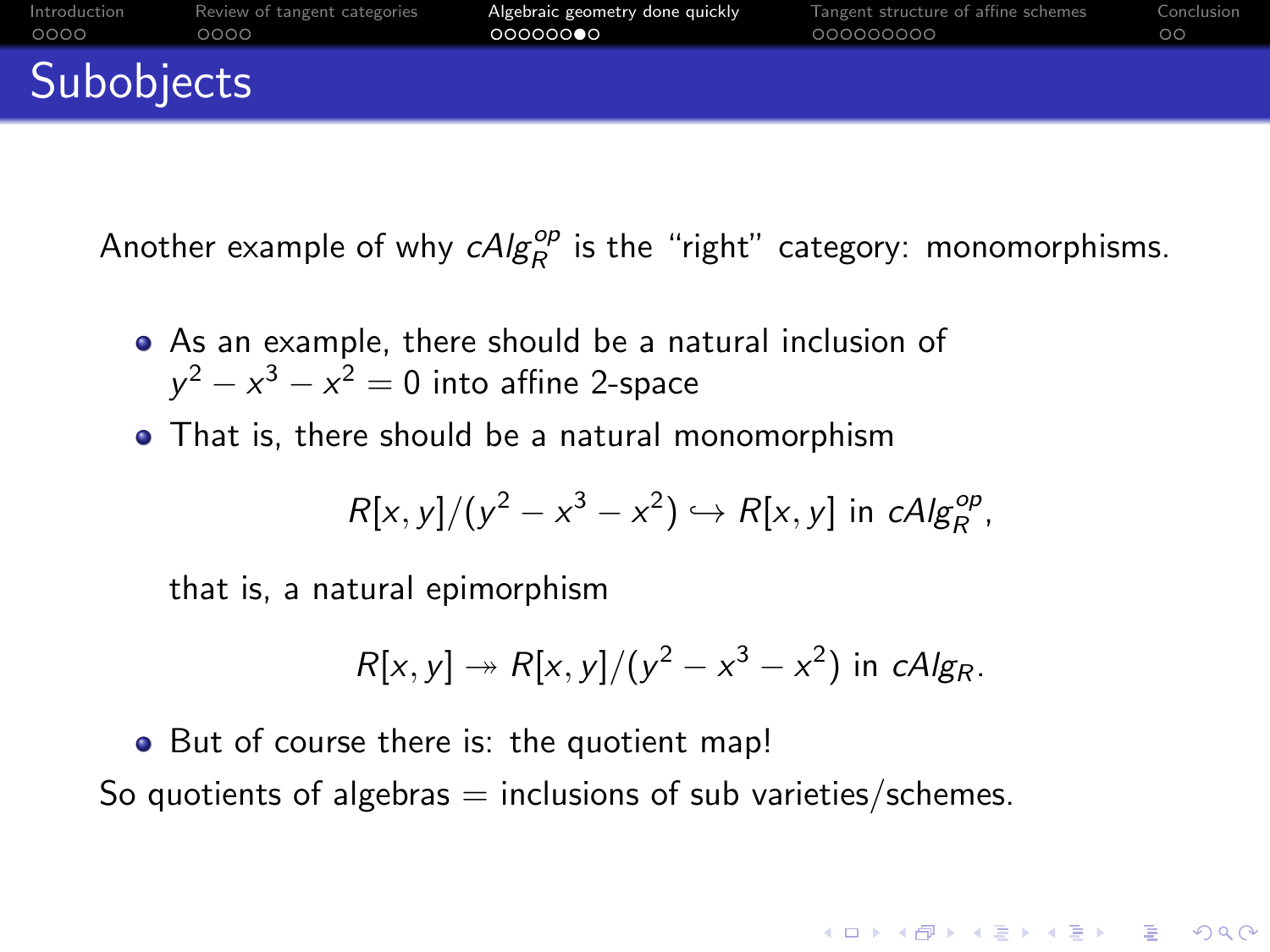<span id="page-22-0"></span>

So, we're thinking of varieties as objects of  $\mathit{cAlg}^{\mathit{op}}_R$  ("affine schemes") via their co-ordinate ring, eg.,



that is,  $y^2 - x^3 - x^2 = 0$ , is represented by the object in  $\mathcal{C}Alg^{\mathcal{O}p}_{\mathbb{R}}$ 

$$
\mathbb{R}[x,y]/(y^2-x^3-x^2)
$$

Our main question is: what is the tangent bundle of such an object, ie., of an affine scheme?

**KORKARYKERKER POLO**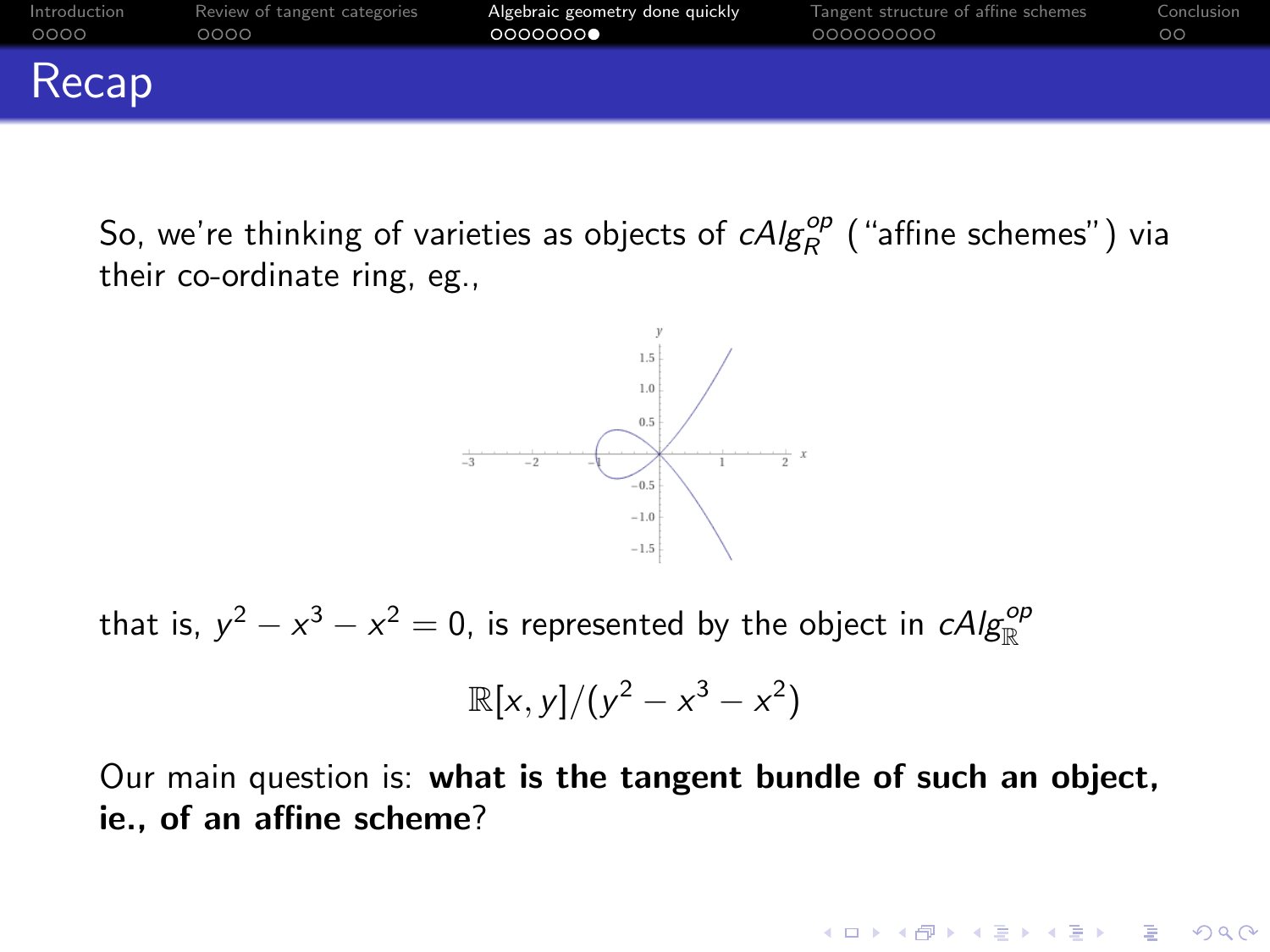<span id="page-23-0"></span>For an affine scheme  $A \in \mathit{cAlg}_R^{op}$ , define

 $TA :=$  Symmetric A-algebra of (Kahler differentials of A over  $R$ )<sup>3</sup>

which is much more complicated than  $TU = U \times \mathbb{R}^n!$  So we'll go into it in a bit more detail:

- **1** I'll begin by introducing/reviewing both the Kahler differentials and the symmetric algebra, and look at some examples.
- <sup>2</sup> Then see what the tangent category structure is.
- **3** Then we'll look at the tangent spaces of examples.

 $3$ Grothendieck himself called this the "fibré tangent" (tangent bundle) of A in EGA IV (16.5.12). However, this name doesn't appear in text[boo](#page-22-0)k[s](#page-24-0) [m](#page-33-0)[uch](#page-23-0) [a](#page-24-0)[n](#page-22-0)[y](#page-23-0)m[o](#page-34-0)[re](#page-22-0)[..](#page-23-0)[.](#page-33-0) B  $QQ$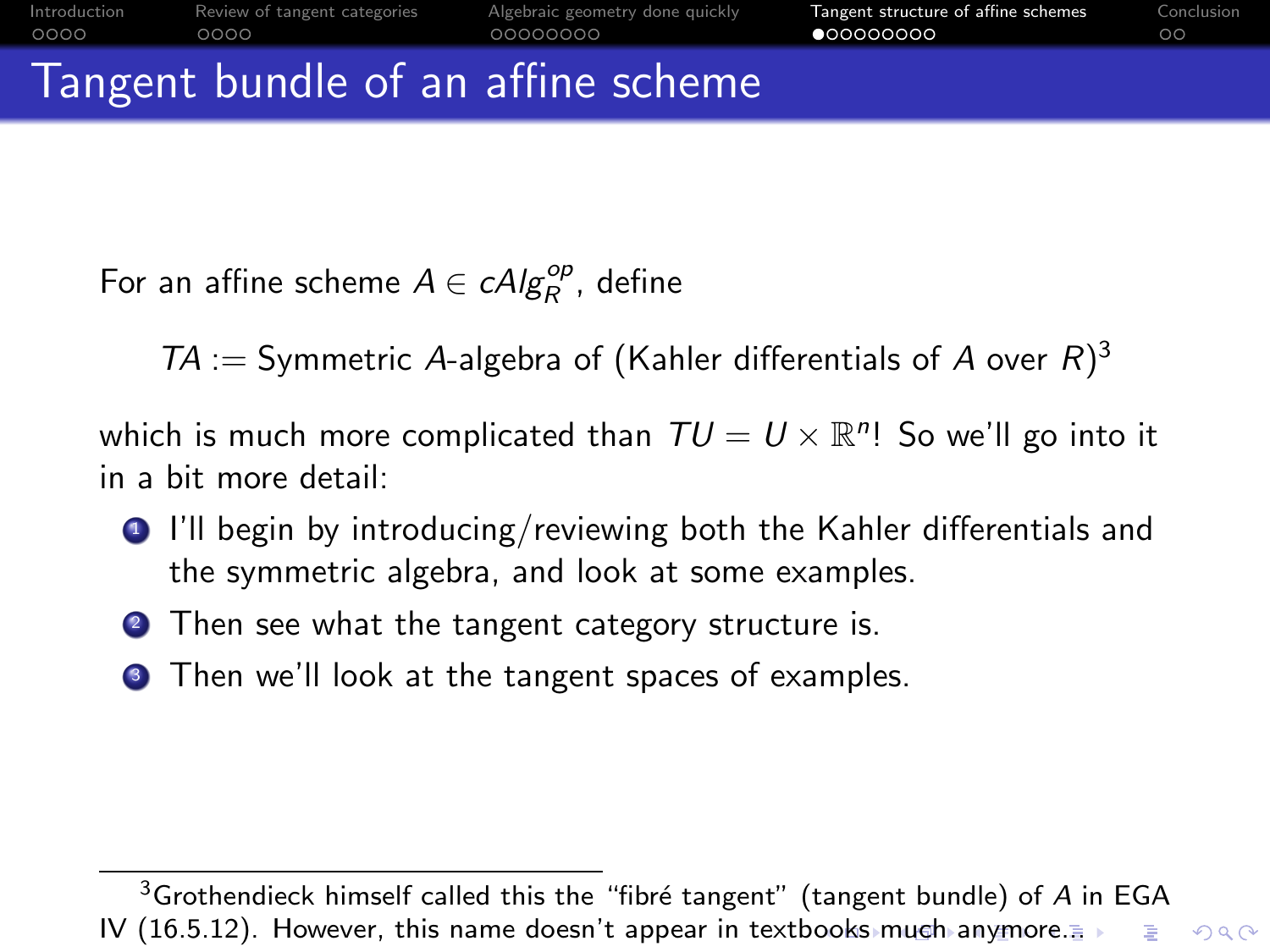<span id="page-24-0"></span>

|              | Kahler differentials         |                                 |                                     |            |
|--------------|------------------------------|---------------------------------|-------------------------------------|------------|
| Introduction | Review of tangent categories | Algebraic geometry done quickly | Tangent structure of affine schemes | Conclusion |
| ററററ         | റററെ                         | 00000000                        | 000000000                           | ററ         |

#### Definition

If  $A$  is a commutative  $R$ -algebra, the Kahler differentials of  $A$  (over R),  $\Omega_R(A)$ , is the free A-module generated by symbols da (for each  $a \in A$ ), subject to the relations

- (d is R-linear):  $d(0) = 0$ ,  $d(a + b) = da + db$ ,  $d(ra) = rd(a)$ ,
- (Leibniz rule(s)):  $d(1) = 0$ ,  $d(ab) = adb + bda$ .

#### Example

If  $A = R[x]$ , then  $\Omega_R(A)$  is just the free A-module on one generator  $(dx)$ , since for example

$$
d(x^2) = d(x \cdot x) = xdx + xdx = 2xdx
$$

and more generally for any  $p(x) \in R[x]$ ,

 $d[p(x)] = p'(x)dx$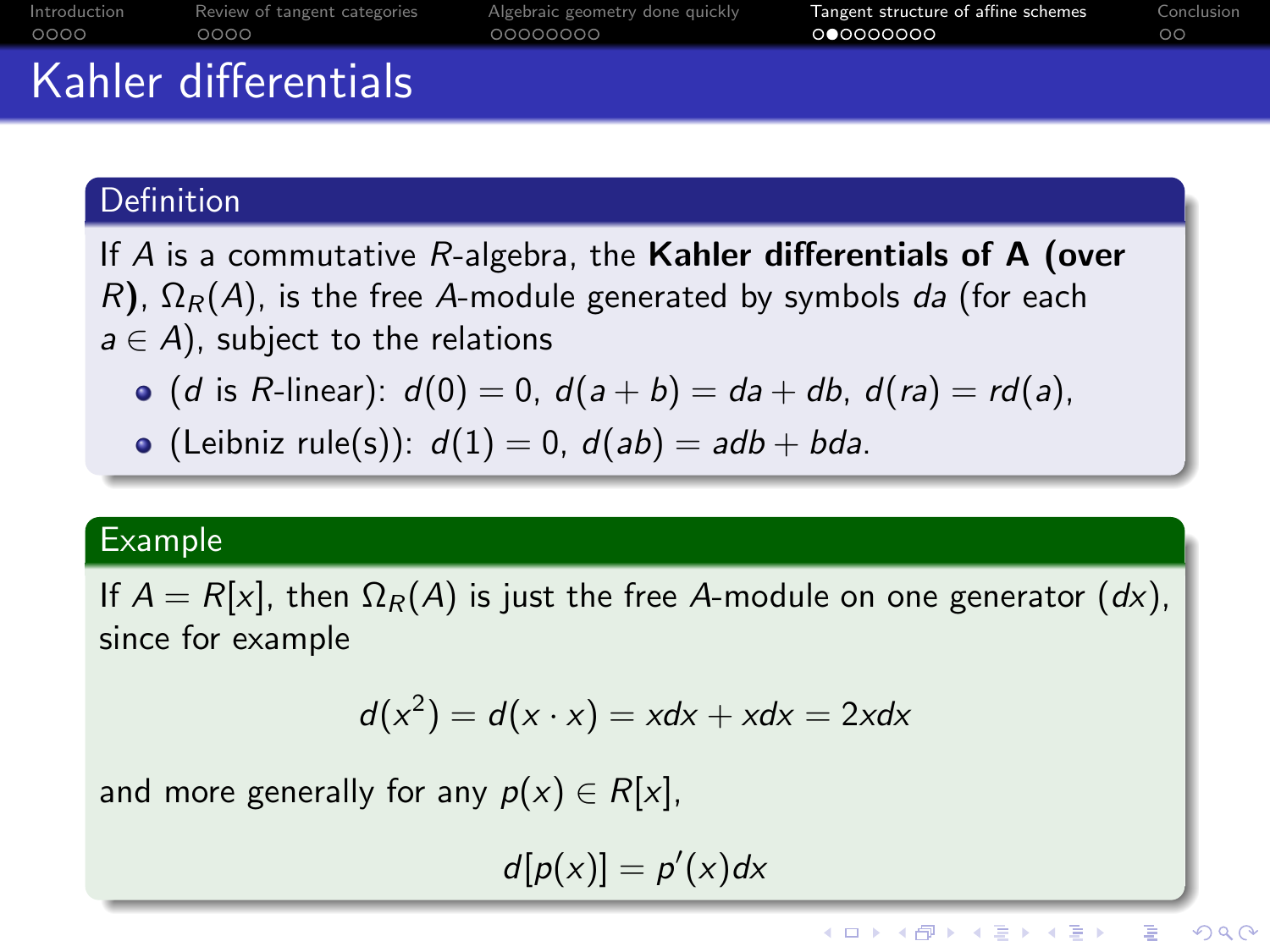|      | More Kahler examples                      |                                 |                                     |            |
|------|-------------------------------------------|---------------------------------|-------------------------------------|------------|
| 0000 | Introduction Review of tangent categories | Algebraic geometry done quickly | Tangent structure of affine schemes | Conclusion |
|      | 0000                                      | 00000000                        | 000000000                           | $\circ$    |

#### Example

Similarly, if  $A = R[x_1, x_2, \ldots, x_n]$ ,  $\Omega_R(A)$  is the free A-module on the generators  $dx_1, dx_2, \ldots dx_n$ .

Kahlers work well with quotients of polynomial algebras: the Kahler of

$$
R[x_1,x_2,\ldots x_n]/(p_1,p_2,\ldots p_k)
$$

is the free A-module on the generators  $dx_1, dx_2, \ldots dx_n$  subject to the derivatives of the  $p_i$ 's.

#### Example

If  $A = R[x, y]/(y^2 - x^3 - x^2)$ ,  $\Omega_R(A)$  is the free A-module on dx, dy, subject to the relation 2*ydy*  $-3x^2 dx - 2xdx = 0$ .

Kahlers can also be completely trivial:

#### Example

 $\Omega_{\mathbb{R}}(\mathbb{C})=0.$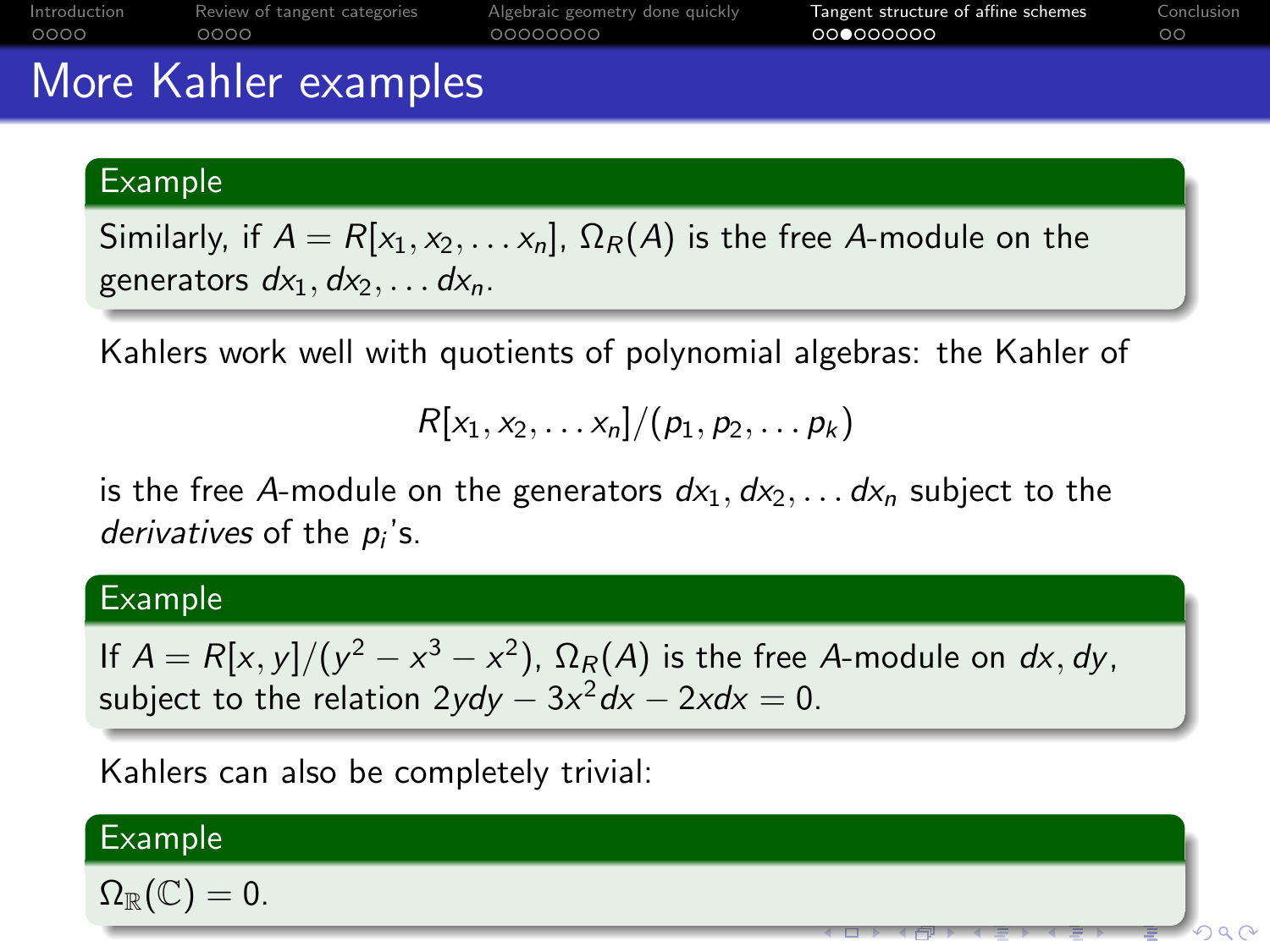<span id="page-26-0"></span>

| Introduction | Review of tangent categories | Algebraic geometry done quickly | Tangent structure of affine schemes | Conclusion |
|--------------|------------------------------|---------------------------------|-------------------------------------|------------|
| 0000         | റററെ                         | 00000000                        | 000000000                           |            |
| $\sim$       |                              |                                 |                                     |            |

## Symmetric algebra and tangent bundles

#### Definition

If M is an A-module, the symmetric algebra of M,  $Sym(M)$ , is the free A-algebra generated by M.

Putting these together gives the tangent bundle:

#### Example

The tangent bundle of  $A = R[x_1, x_2, \ldots, x_n]$  is

$$
TA = R[x_1, x_2, \ldots x_n, dx_1, dx_2, \ldots dx_n]
$$

#### Example

The tangent bundle of  $A = R[x, y]/(y^2 - x^3 - x^2)$  is

$$
TA = R[x, y, dx, dy]/(y^2 - x^3 - x^2, 2ydy - 3x^2dx - 2xdx)
$$

#### Example

The tangent bundle of  $\mathbb C$  (over  $\mathbb R$ ) is  $\mathcal T(\mathbb C)=\mathbb C$ .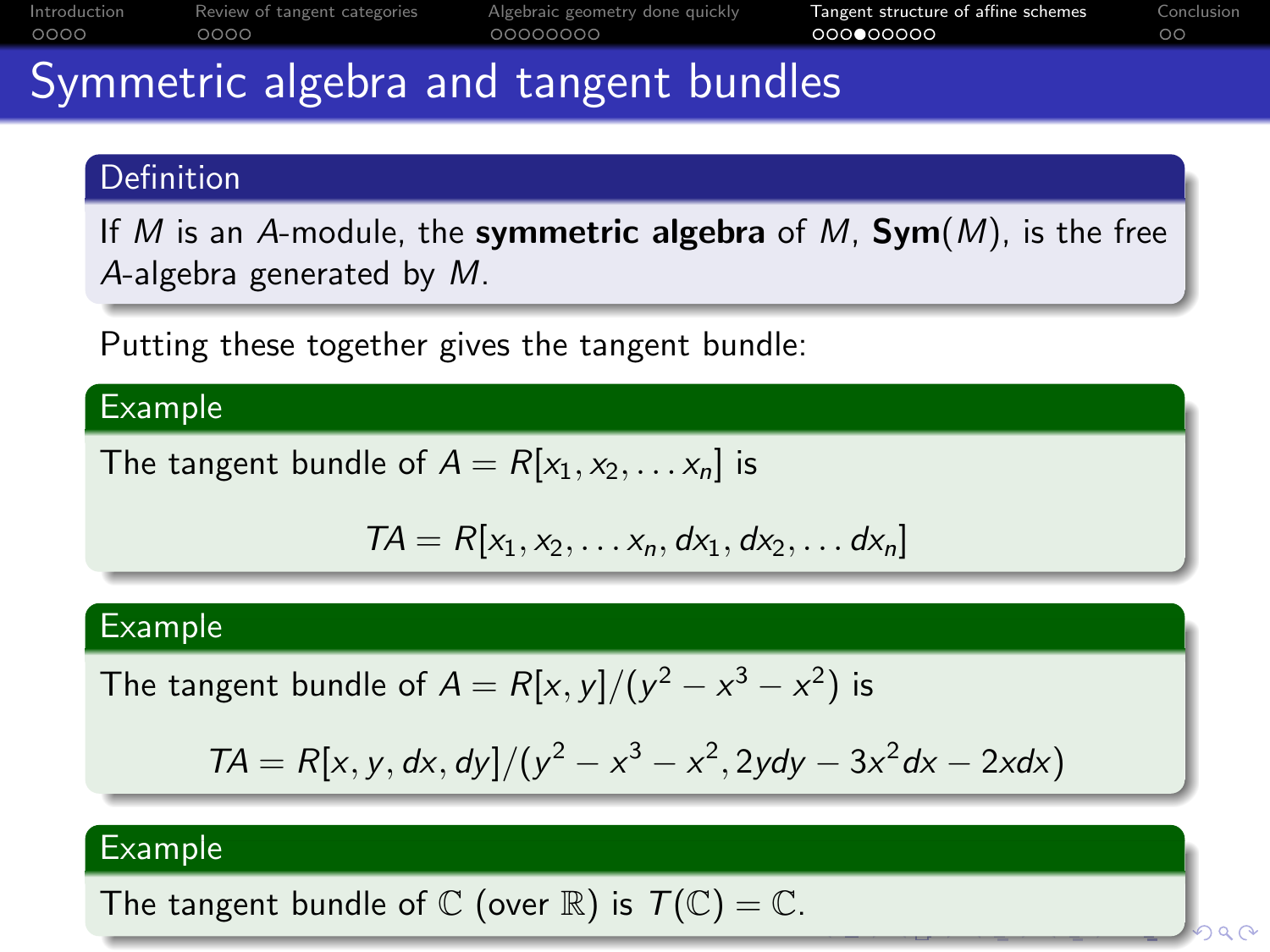<span id="page-27-0"></span>

| Introduction | Review of tangent categories | Algebraic geometry done guickly     | langent structure of affine schemes | Conclusion |
|--------------|------------------------------|-------------------------------------|-------------------------------------|------------|
| 0000         | 0000                         | 00000000                            | 000000000                           | $\circ$    |
|              |                              | Tangent structure of affine schemes |                                     |            |

What is the rest of the tangent structure?

(Action on arrows) For  $f : B \to A$  in  $\mathcal{A} \mathcal{A} g_R^{\mathcal{op}}$ ,  $\mathcal{T} f : TB \to \mathcal{T} A$  is the algebra map  $TA \rightarrow TB$  defined by  $a \mapsto f(a)$ ,  $da \mapsto df(a)$ .

**KORKARYKERKER POLO**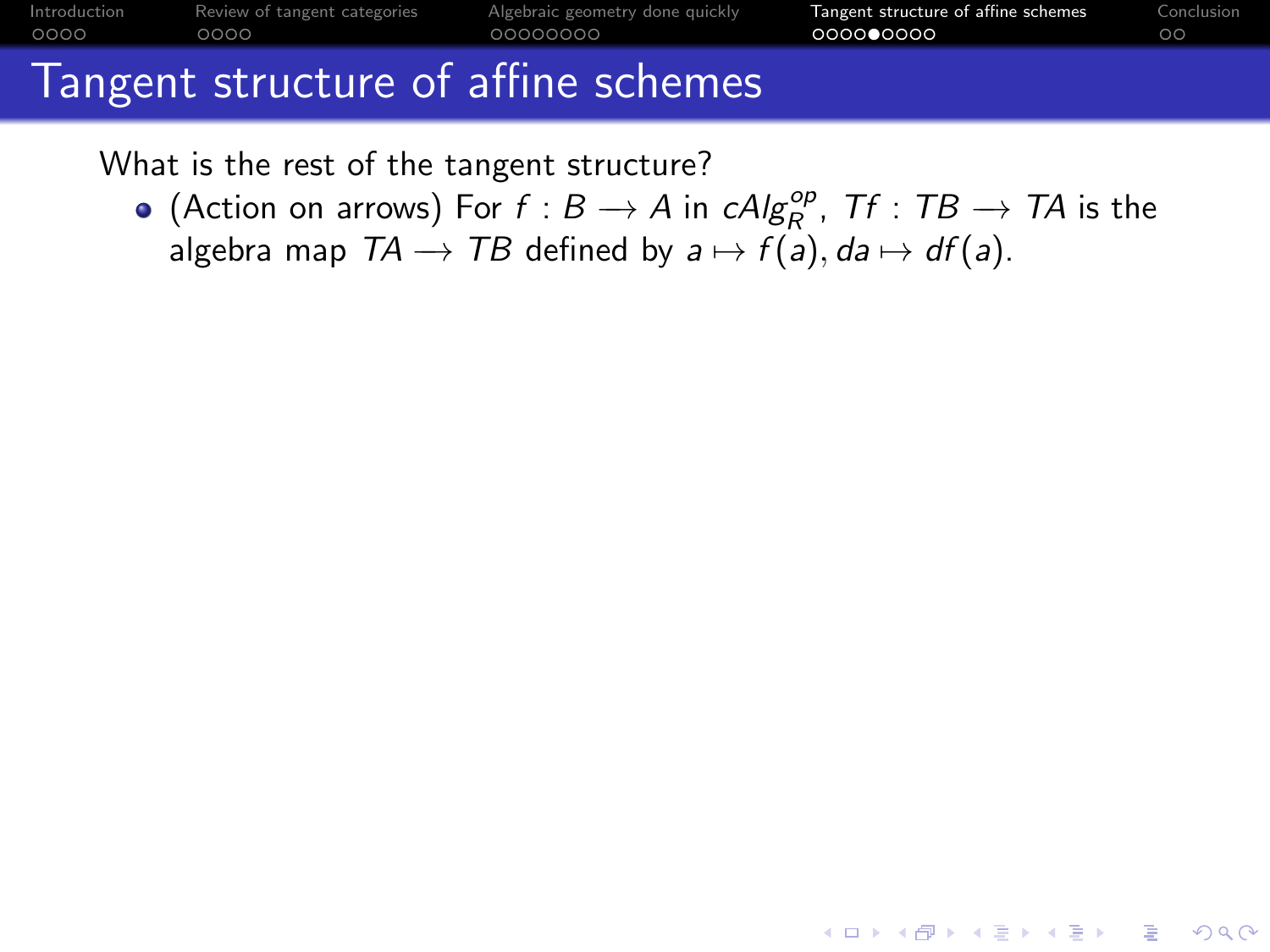<span id="page-28-0"></span>

What is the rest of the tangent structure?

- (Action on arrows) For  $f : B \to A$  in  $\mathcal{A} \mathcal{A} g_R^{\mathcal{op}}$ ,  $\mathcal{T} f : TB \to \mathcal{T} A$  is the algebra map  $TA \rightarrow TB$  defined by  $a \mapsto f(a)$ ,  $da \mapsto df(a)$ .
- (Projection)  $p: TA \rightarrow A$  is the algebra map  $A \rightarrow TA$  defined by  $a \mapsto a$ .
- (Zero) 0 :  $A \rightarrow TA$  is the algebra map  $TA \rightarrow A$  defined by  $a \mapsto a$ , da  $\mapsto 0$ .
- (Addition) + :  $T_2A \rightarrow TA$  is the algebra map  $TA \rightarrow TA \otimes_A TA$ defined by

 $a \mapsto a$ , da  $\mapsto da \otimes 1 + 1 \otimes da$ .

**KORKARYKERKER POLO**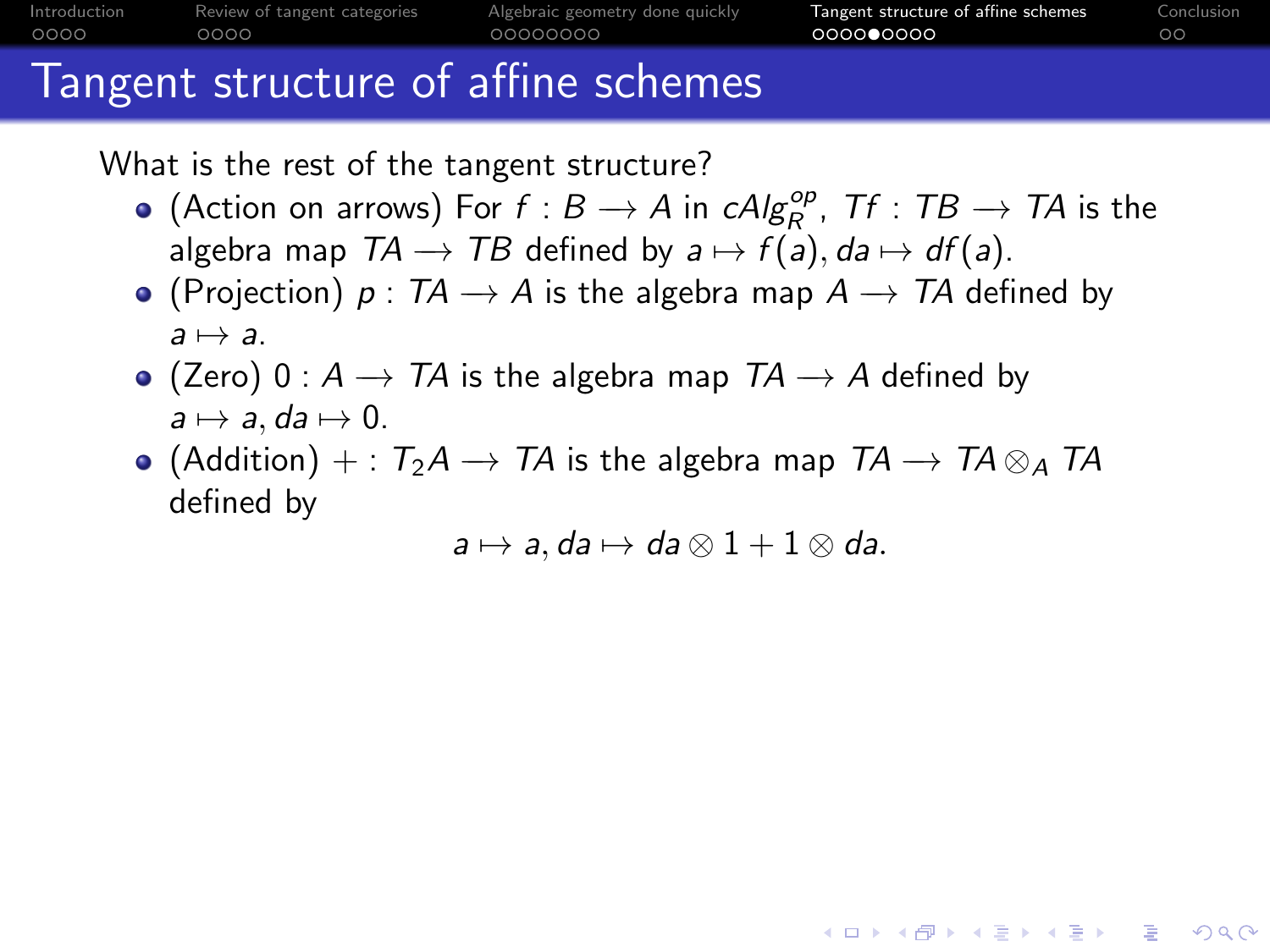<span id="page-29-0"></span>

What is the rest of the tangent structure?

- (Action on arrows) For  $f : B \to A$  in  $\mathcal{A} \mathcal{A} g_R^{\mathcal{op}}$ ,  $\mathcal{T} f : TB \to \mathcal{T} A$  is the algebra map  $TA \rightarrow TB$  defined by  $a \mapsto f(a)$ ,  $da \mapsto df(a)$ .
- (Projection)  $p: TA \rightarrow A$  is the algebra map  $A \rightarrow TA$  defined by  $a \mapsto a$ .
- (Zero) 0 :  $A \rightarrow TA$  is the algebra map  $TA \rightarrow A$  defined by  $a \mapsto a$ , da  $\mapsto 0$ .
- (Addition) + :  $T_2A \rightarrow TA$  is the algebra map  $TA \rightarrow TA \otimes_A TA$ defined by

$$
a\mapsto a, da\mapsto da\otimes 1+1\otimes da.
$$

(Lift)  $\ell: T\!A \rightarrow T^2 A$  is the algebra map  $T^2 A \rightarrow T\!A$  defined by  $a \mapsto a, da \mapsto 0, d'a \mapsto 0, d'da \mapsto da$ 

 $(T^2A)$  is generated by symbols a, da, d'a, d'da) (Flip)  $c: \mathcal{T}^2 A \rightarrow \mathcal{T}^2 A$  is the algebra map  $\mathcal{T}^2 A \rightarrow \mathcal{T}^2 A$  defined by  $a \mapsto a$ , da  $\mapsto d'$ a, d'a $\mapsto da$ , d' $da \mapsto d'da$ .

Some well-defined checking is required here, but [it](#page-28-0) [do](#page-30-0)[es](#page-26-0)[w](#page-29-0)[o](#page-30-0)[rk](#page-22-0) [o](#page-33-0)[u](#page-34-0)[t.](#page-22-0)  $\equiv$ 

 $2Q$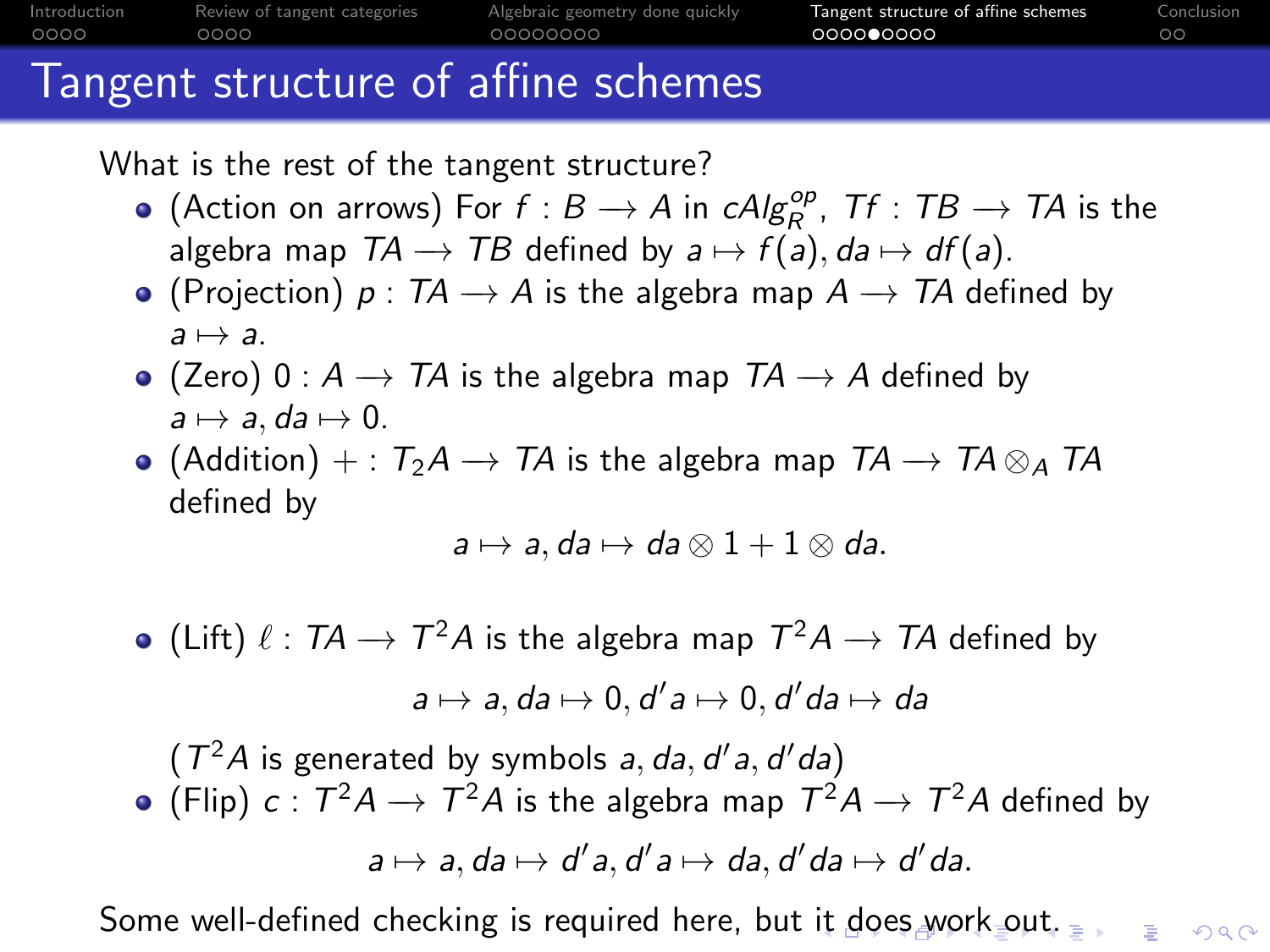<span id="page-30-0"></span>

|      | Introduction Review of tangent categories | Algebraic geometry done quickly | Tangent structure of affine schemes | Conclusion |  |  |
|------|-------------------------------------------|---------------------------------|-------------------------------------|------------|--|--|
| 0000 | 0000                                      | 00000000                        | 000000000                           | ററ         |  |  |
|      |                                           |                                 |                                     |            |  |  |
|      | Tongent chaces                            |                                 |                                     |            |  |  |

Tangent spaces

But why should the tangent bundle of  $A = R[x,y]/(y^2 - x^3 - x^2)$  be

$$
TA = R[x, y, dx, dy]/(y^2 - x^3 - x^2, 2ydy - 3x^2dx - 2xdx)?
$$

Let's look at some tangent spaces to get a better idea of what's going on. In particular, let's start with the tangent space of A at the point  $(-1, 0)$ .



By definition, this is the pullback



**KORK EXTERNE PROVIDE** 

in  $\mathcal{C}Alg_{R}^{op}$ .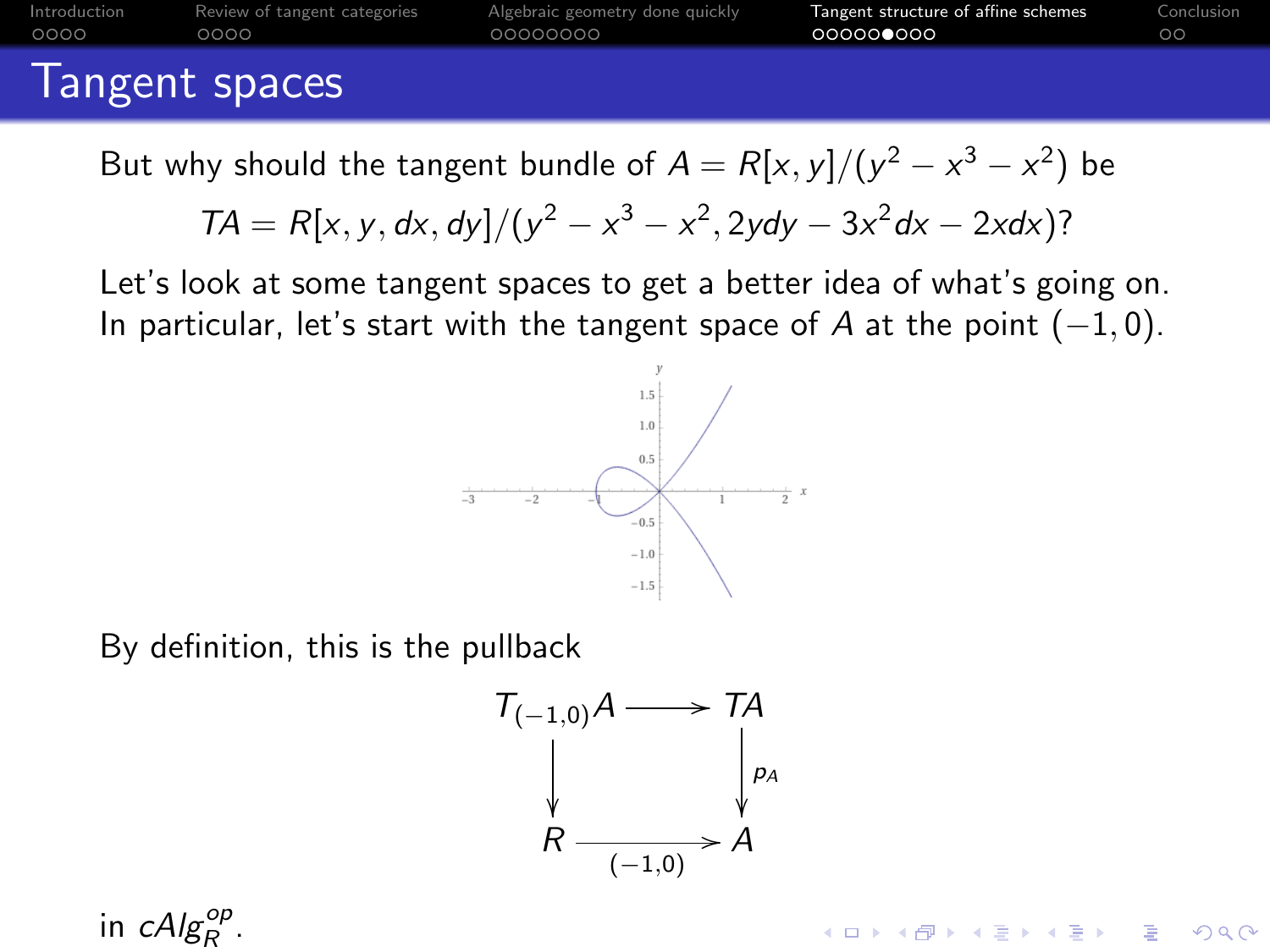| Introduction | Review of tangent categories | Algebraic geometry done quickly | Tangent structure of affine schemes | Conclusion |
|--------------|------------------------------|---------------------------------|-------------------------------------|------------|
| 0000         | 0000                         | 00000000                        | 000000000                           | ററ         |
|              | Tangent spaces continued     |                                 |                                     |            |

So it is the pushout



(where recall  $p_A$  is the algebra map  $a \mapsto a$ ) in cAlg<sub>R</sub>, that is,

$$
T_{(-1,0)}A=R\otimes_A TA
$$

which is given by "evaluating"

$$
TA = R[x, y, dx, dy]/(y^2 - x^3 - x^2, 2ydy - 3x^2dx - 2xdx)
$$

at the point  $(-1, 0)$ , ie.,

$$
T_{(-1,0)}A \cong R[dx, dy]/(-3dx + 2dx) \cong R[dx, dy]/(-dx) \cong R[dy]
$$

That is, 1-dimensional; completely free in the y-direction, as the picture suggests.**KORK EXTERNE PROVIDE**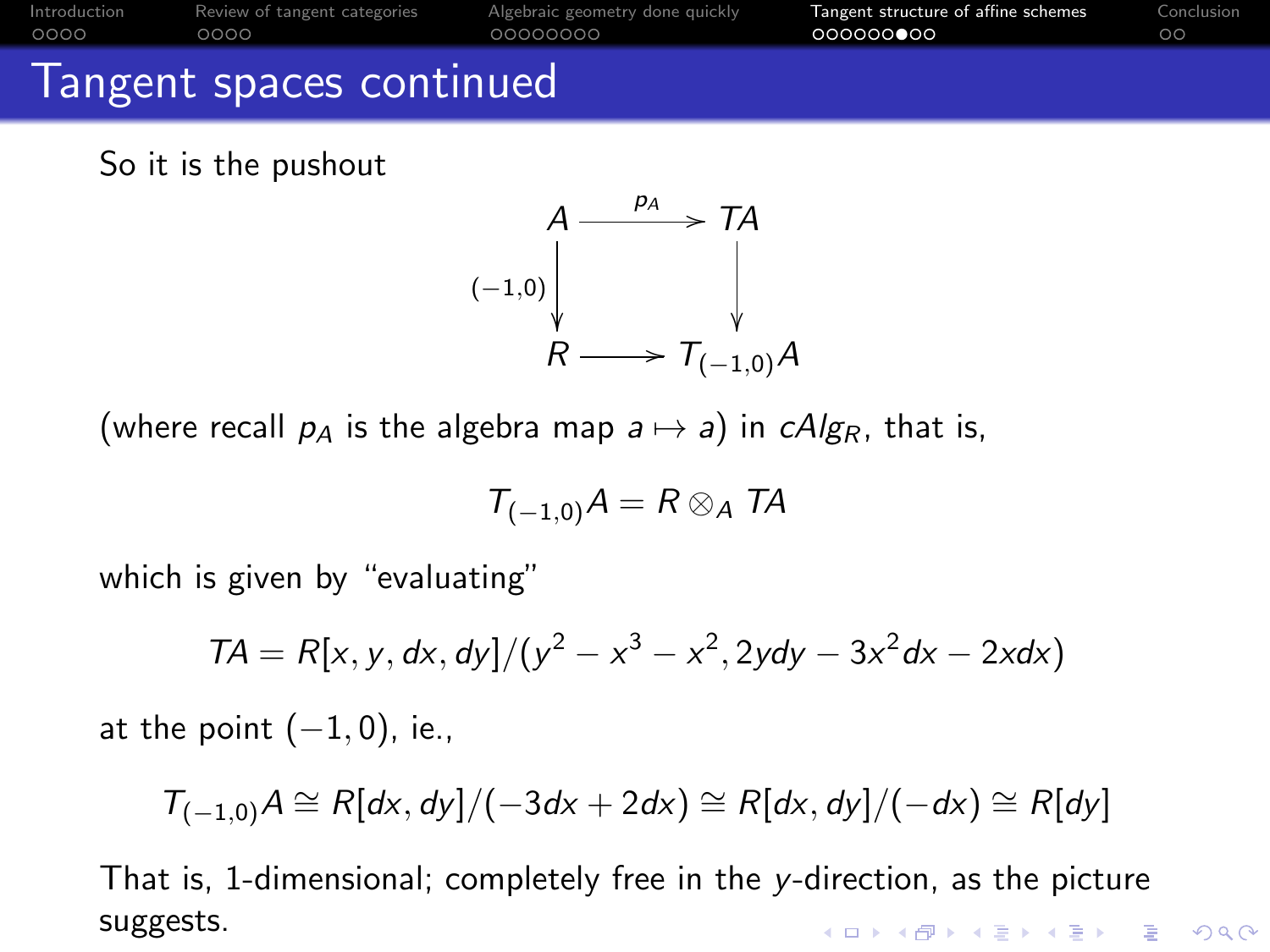<span id="page-32-0"></span>

|      | Singular example                          |                                 |                                     |            |
|------|-------------------------------------------|---------------------------------|-------------------------------------|------------|
| 0000 | Introduction Review of tangent categories | Algebraic geometry done quickly | Tangent structure of affine schemes | Conclusion |
|      | 0000                                      | 00000000                        | 000000000                           | $\circ$    |

What is the tangent space of  $A=R[x,y]/(y^2-x^3-x^2)$  at the point  $(0, 0)?$ 

**•** Similarly, we evaluate

$$
TA = R[x, y, dx, dy]/(y^2 - x^3 - x^2, 2ydy - 3x^2dx - 2xdx)
$$

at the point (0, 0)

• This gives

$$
T_{(0,0)}A = R[dx, dy]
$$

ie., 2-dimensional, completely free in both  $dx$  and  $dy$ . The tangent space here is different than all other tangent spaces!

**KORKARYKERKER POLO** 

Again, note the difference with smooth manifolds, where the tangent spaces are all isomorphic.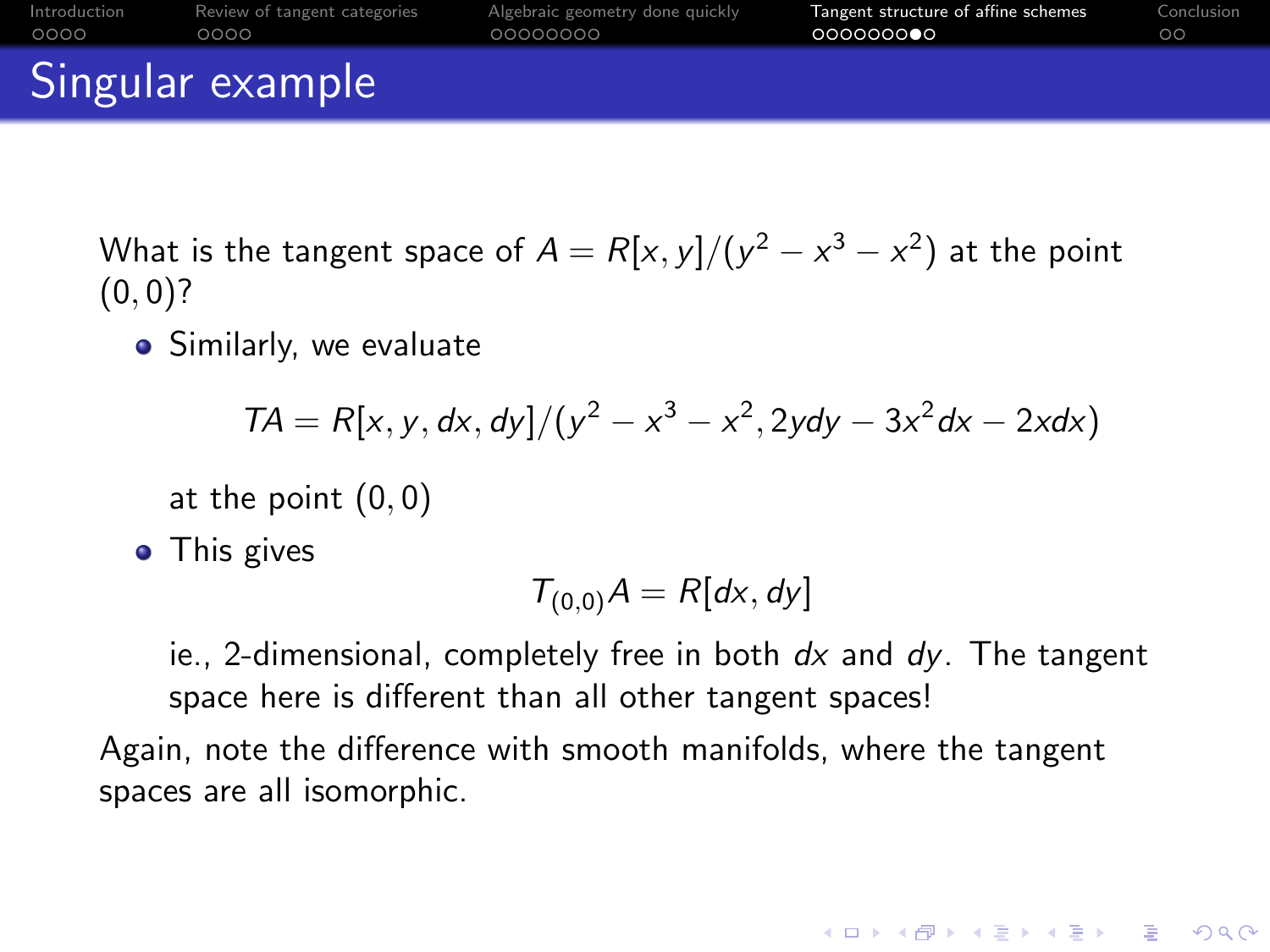<span id="page-33-0"></span>

|       | Even more singular example                |                                 |                                     |            |
|-------|-------------------------------------------|---------------------------------|-------------------------------------|------------|
| .0000 | Introduction Review of tangent categories | Algebraic geometry done quickly | Tangent structure of affine schemes | Conclusion |
|       | 0000                                      | 00000000                        | 00000000                            | $\circ$    |

For something even more extreme, consider

$$
A = R[x, y]/((x + y)^{2}) = R[x, y]/(x^{2} + 2xy + y^{2}),
$$

whose associated variety is just the line



But has tangent bundle

$$
TA = R[x, y]/((x + y)^2, 2(x + y)(dx + dy))
$$

whose tangent space at any point is 2-dimensional! Algebraic geometry books draw this kind of object as a "(infinitesim[ally](#page-32-0)[\) t](#page-34-0)[h](#page-32-0)[ick](#page-33-0)[e](#page-34-0)[n](#page-22-0)[e](#page-23-0)[d](#page-33-0) [l](#page-34-0)[in](#page-22-0)[e](#page-23-0)["](#page-33-0)[.](#page-34-0) $QQ$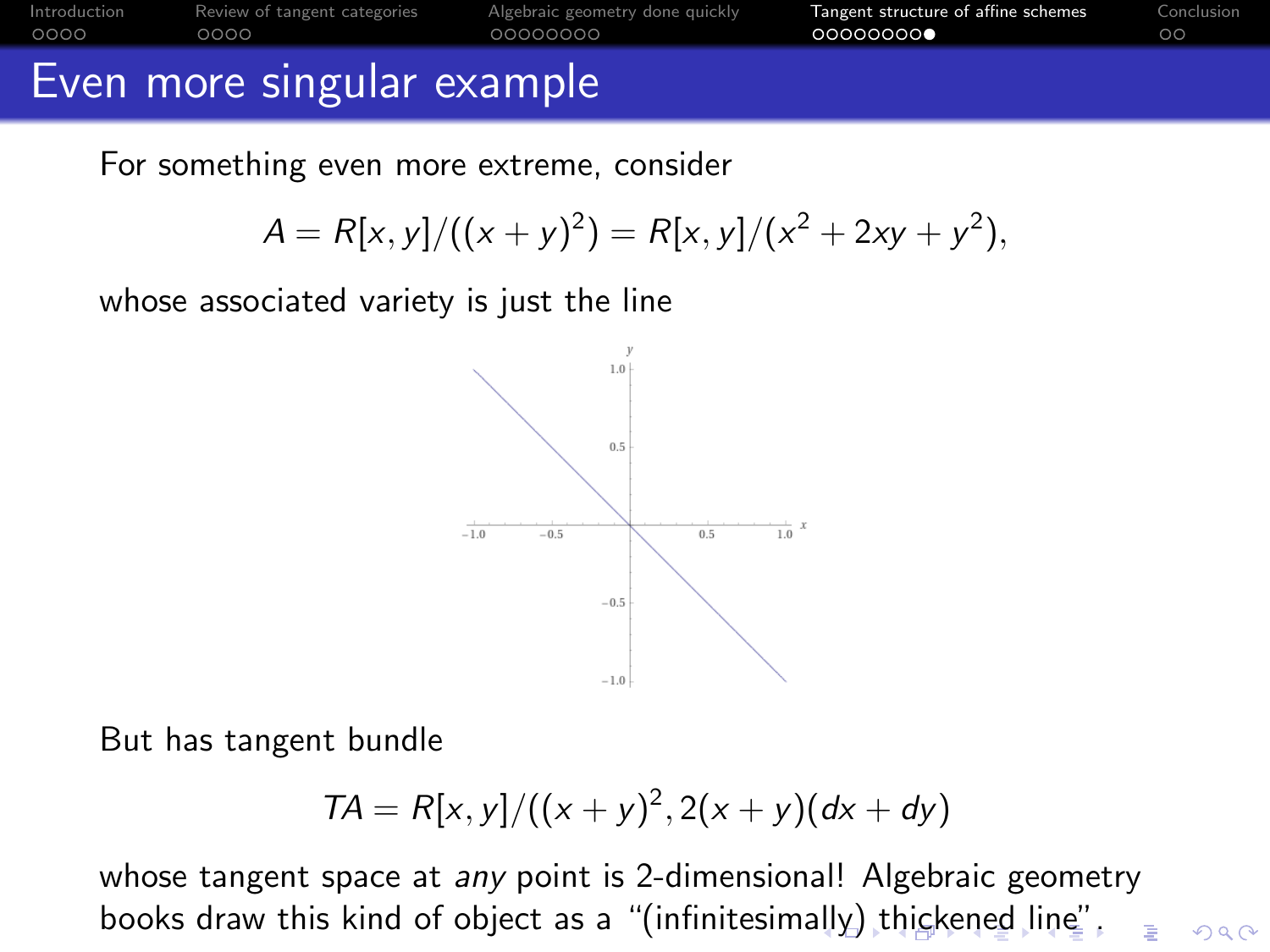<span id="page-34-0"></span>

| Introduction | Review of tangent categories | Algebraic geometry done quickly | Tangent structure of affine schemes | Conclusion     |
|--------------|------------------------------|---------------------------------|-------------------------------------|----------------|
| 0000         | 0000                         | 00000000                        | 000000000                           | $\bullet\circ$ |
| Conclusions  |                              |                                 |                                     |                |

What does the existence of this tangent structure tell us?

- For tangent categories: they aren't just about categories of "smooth" objects; they are more flexible, and in some sense are just about "tangents", generally.
- For algebraic geometry: the idea that (Symmetric algebra of Kahler differentials) is a tangent bundle has additional theoretical support: it satisfies the same abstract properties as the tangent bundle for smooth manifolds (and generalizations of it).

And this leads to lots of further possibilities:

- Many things you can do in a tangent category (eg., define differential (vector) bundles, connections, etc.): what do they look like in this example? That's where we'll pick up next time.
- Has the potential to lead to all sorts of interesting generalizations in non-commutative algebraic geometry as well (Marcello is working on this)

4 0 > 4 4 + 4 = + 4 = + = + + 0 4 0 +